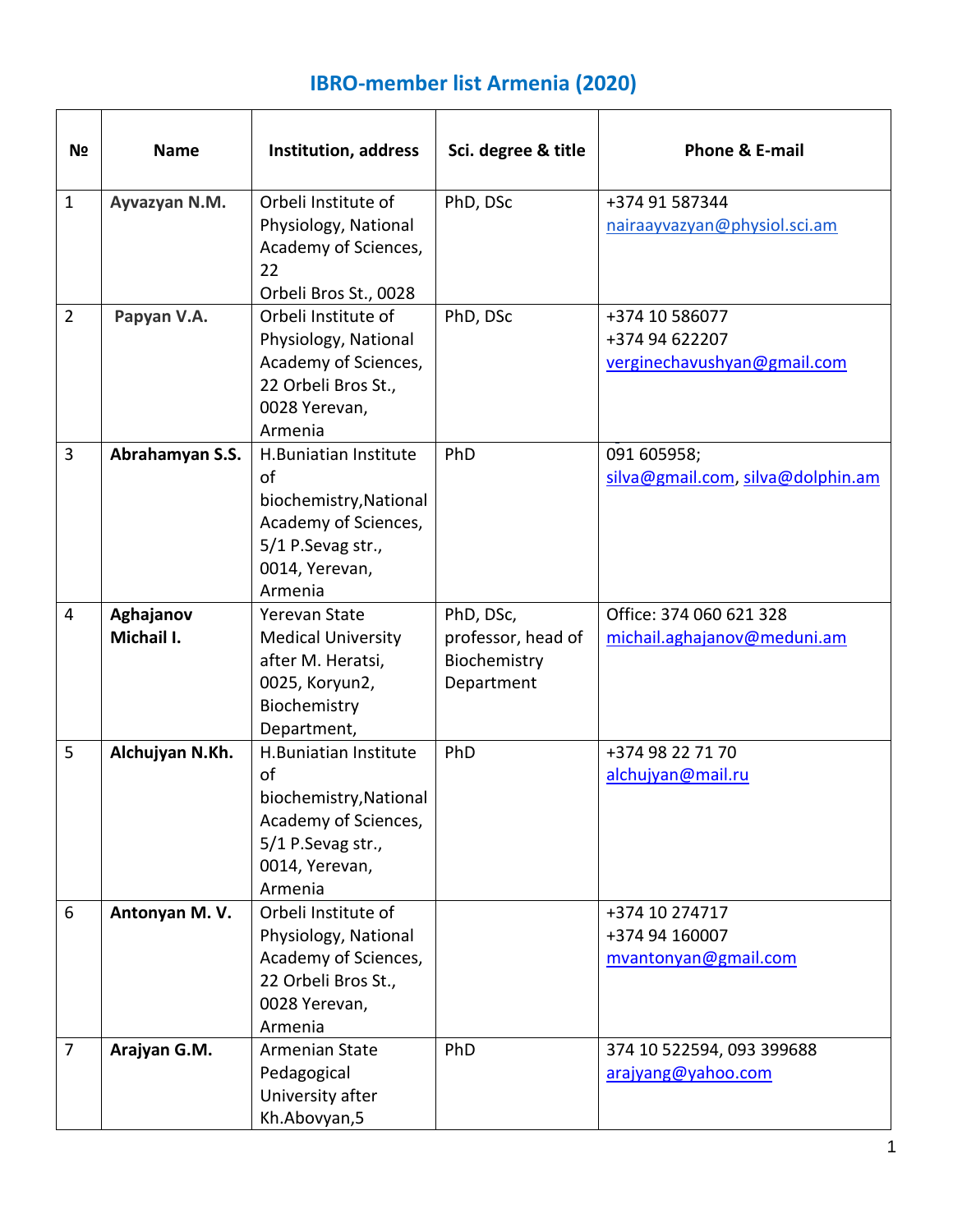|    |                              | Khanjyan St., 010<br>Yerevan, Armenia                                                                                           |                      |                                                                                  |
|----|------------------------------|---------------------------------------------------------------------------------------------------------------------------------|----------------------|----------------------------------------------------------------------------------|
| 8  | <b>Arakelova Elina</b><br>Α. | Institute of Molecular<br>Biology NAS RA,, 7<br>Hasratyan St., 0014,<br>Yerevan, Armenia                                        | PhD                  | +37410 281540, +37494619757<br>e arakelova@mb.sci.am<br>elinaa72@mail.ru         |
| 9  | <b>Arakelyan Arsen</b><br>Α. | Institute of Molecular<br>Biology NAS RA,, 7<br>Hasratyan St., 0014,<br>Yerevan, Armenia                                        | PhD                  | +37410 282622, +37494792301<br>aarakelyan@sci.am,                                |
| 10 | Arakelyan G.                 | <b>Yerevan State</b><br><b>Medical University</b><br>after M. Heratsi,<br>0025, Koryun2,<br>Biochemistry<br>Department,         | Student              | 374 99 565956                                                                    |
| 11 | Arakelyan L.N.               | H.Buniatian Institute<br>of<br>biochemistry, National<br>Academy of Sciences,<br>5/1 P.Sevag str.,<br>0014, Yerevan,<br>Armenia | PhD, docent          | 374 10 28 17 32;<br>+374 91 599933                                               |
| 12 | Arestakesyan<br>H.V.         | Orbeli Institute of<br>Physiology, National<br>Academy of Sciences,<br>22 Orbeli Bros St.,<br>0028 Yerevan,<br>Armenia          | PhD                  | +374 55 090754<br>harestakesyan@gmail.com                                        |
| 13 | Asatryan A.M.                | Armenian State<br>Pedagogical<br>University after<br>Kh.Abovyan,5<br>Khanjyan St., 010<br>Yerevan, Armenia                      | PhD, DSc., professor | 374 10 597034, 091 814195<br>asharis@mail.ru                                     |
| 14 | Atchemyan Sofi<br>Α.         | Institute of Molecular<br>Biology NAS RA, 7<br>Hasratyan St., 0014,<br>Yerevan, Armenia                                         |                      | +37410 281540, +37491377850<br>s atshemyan@mb.sci.am<br>sofi.atshemyan@gmail.com |
| 15 | Avetisyan E.A.               | Orbeli Institute of<br>Physiology, National<br>Academy of Sciences,<br>22 Orbeli Bros St.,<br>0028 Yerevan,<br>Armenia          | PhD                  | +374 55 347437<br>avetisyan.e@mail.ru                                            |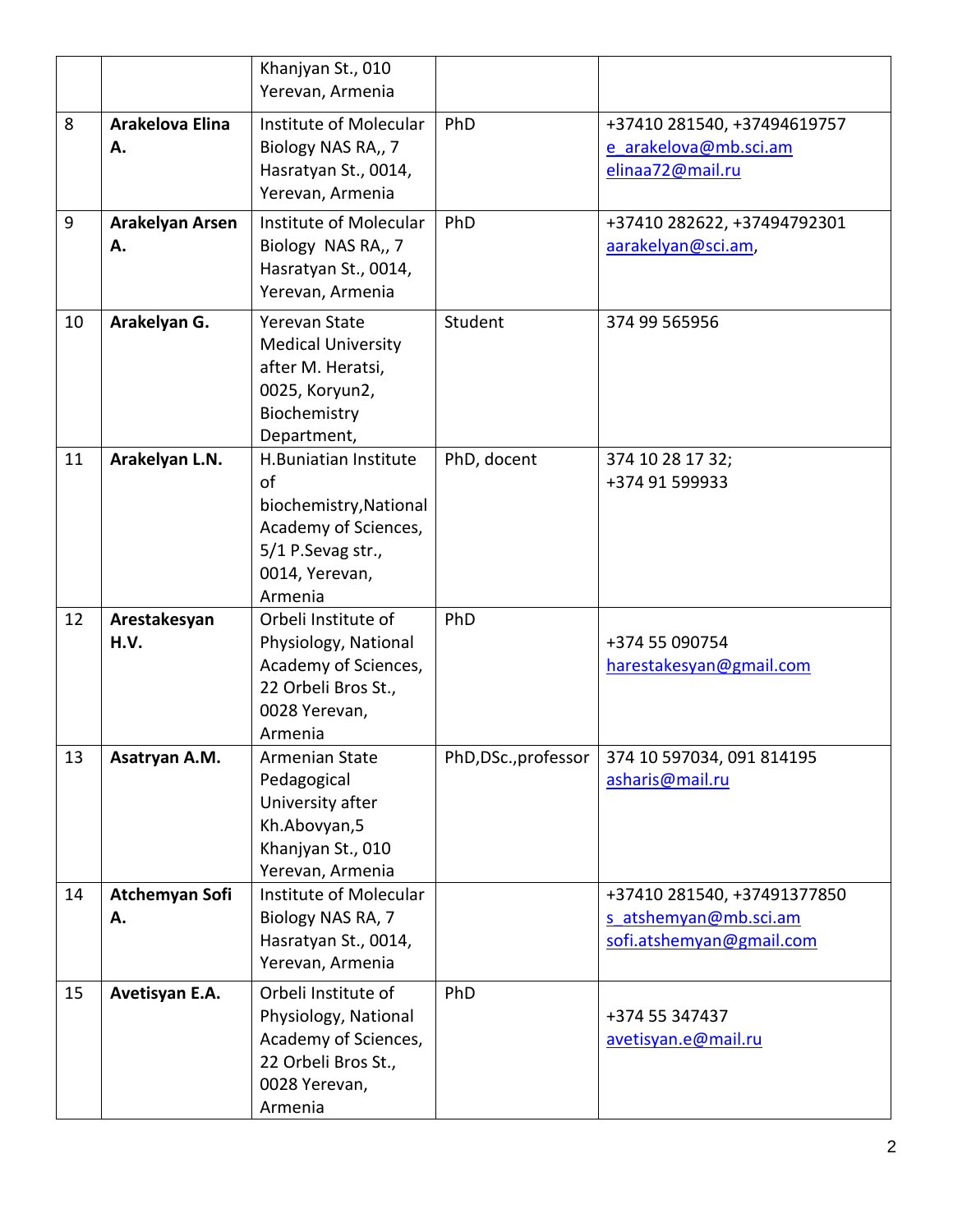| 16 | Avetisyan L.G.       | Orbeli Institute of    | PhD                |                                 |
|----|----------------------|------------------------|--------------------|---------------------------------|
|    |                      | Physiology, National   |                    | +374 93 104680                  |
|    |                      | Academy of Sciences,   |                    | lilitavetisyan23@mail.ru        |
|    |                      | 22 Orbeli Bros St.,    |                    |                                 |
|    |                      | 0028 Yerevan,          |                    |                                 |
|    |                      | Armenia                |                    |                                 |
| 17 | Avetisyan Z.A.       | Orbeli Institute of    | PhD                |                                 |
|    |                      | Physiology, National   |                    | +374 99 329396                  |
|    |                      | Academy of Sciences,   |                    | +hayrapetyan.syuzanna@gmail.com |
|    |                      | 22 Orbeli Bros St.,    |                    |                                 |
|    |                      | 0028 Yerevan,          |                    |                                 |
|    |                      | Armenia                |                    |                                 |
| 18 | <b>Avetyan Diana</b> | Institute of Molecular | <b>MS</b>          | +37410 281540, +37494255731     |
|    | G.                   | Biology NAS RA, 7      |                    | dina.avet@gmail.com             |
|    |                      | Hasratyan St., 0014,   |                    |                                 |
|    |                      |                        |                    |                                 |
|    |                      | Yerevan, Armenia       |                    |                                 |
| 19 | Ayvazyan             | Institute of Molecular | PhD                | +37410 281540, +37494225007     |
|    | Violetta A.          | Biology NAS RA,, 7     |                    | v ayvazyan@mb.sci.am            |
|    |                      | Hasratyan St., 0014,   |                    | viola ay@yahoo.com              |
|    |                      | Yerevan, Armenia       |                    |                                 |
| 20 | Babayan M.A.         | H.Buniatian Institute  | PhD                | 098 970102                      |
|    |                      | of                     |                    | mbabayan@biochem.sci.am         |
|    |                      | biochemistry, National |                    |                                 |
|    |                      | Academy of Sciences,   |                    |                                 |
|    |                      | 5/1 P.Sevag str.,      |                    |                                 |
|    |                      | 0014, Yerevan,         |                    |                                 |
|    |                      | Armenia                |                    |                                 |
| 21 | Baghdasaryan         | Orbeli Institute of    | PhD, DSc           | +374 10 206937                  |
|    | S.H.                 | Physiology, National   |                    | +374 77 922229                  |
|    |                      | Academy of Sciences    |                    |                                 |
|    |                      | 22 Orbeli Bros St.,    |                    | biosuso@mail.ru                 |
|    |                      | 0028 Yerevan,          |                    |                                 |
|    |                      | Armenia                |                    |                                 |
| 22 | Barkhudaryan         | H.Buniatian Institute  | PhD, DSc professor | 094 253420                      |
|    | N.H.                 | of                     |                    | nbarkh@sci.am                   |
|    |                      | biochemistry, National |                    |                                 |
|    |                      |                        |                    |                                 |
|    |                      | Academy of Sciences,   |                    |                                 |
|    |                      | 5/1 P.Sevag str.,      |                    |                                 |
|    |                      | 0014, Yerevan,         |                    |                                 |
|    |                      | Armenia                |                    |                                 |
| 23 | <b>Behnam Neda</b>   | Orbeli Institute of    | PhD                | nedabehnam@physiol.sci.am       |
|    | Dehkordi             | Physiology, National   |                    | missneda behnam@yahoo.com       |
|    |                      | Academy of Sciences,   |                    |                                 |
|    |                      | 22 Orbeli Bros St.,    |                    |                                 |
|    |                      | 0028 Yerevan,          |                    |                                 |
|    |                      | Armenia                |                    |                                 |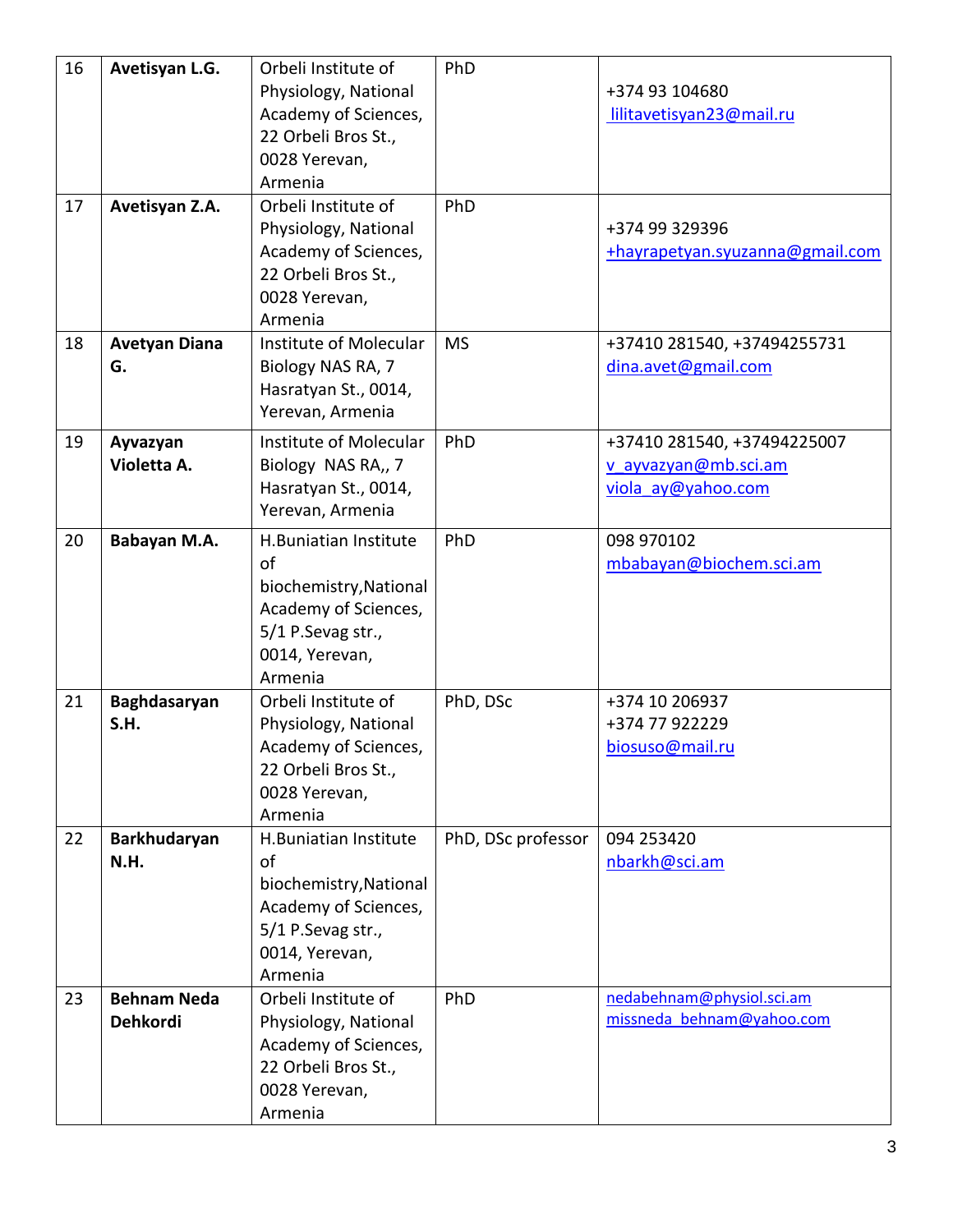| 24<br>25 | Chailyan G.S.<br><b>Chailyan S.G</b> | H.Buniatian Institute<br>of<br>biochemistry, National<br>Academy of Sciences,<br>5/1 P.Sevag str.,<br>0014, Yerevan,<br>Armenia<br>H.Buniatian Institute<br>of<br>biochemistry, National<br>Academy of Sciences,<br>5/1 | PhD<br>PhD | 091 195687;<br>gor-samvelovich@mail.ru<br>+374 10 281 840;                     |
|----------|--------------------------------------|-------------------------------------------------------------------------------------------------------------------------------------------------------------------------------------------------------------------------|------------|--------------------------------------------------------------------------------|
| 26       | Chavushyan<br>Andranik S.            | Institute of Molecular<br>Biology NAS RA, 7<br>Hasratyan St., 0014,<br>Yerevan, Armenia                                                                                                                                 | PhD        | +37410 281540, 37493321633<br>a chavushyan@mb.sci.am<br>andranikchav@gmail.com |
| 27       | Chibukhchyan<br>R.G.                 | Orbeli Institute of<br>Physiology, National<br>Academy of Sciences,<br>22 Orbeli Bros St.,<br>0028 Yerevan,<br>Armenia                                                                                                  |            | +374 10 221113,<br>+37491221178<br>rossaeev@gmail.com                          |
| 28       | Danielyan I. A.                      | Orbeli Institute of<br>Physiology, National<br>Academy of Sciences,<br>22 Orbeli Bros St.,<br>0028 Yerevan,<br>Armenia                                                                                                  | PhD        | +374 99 650307<br>Irish14@rambler.ru                                           |
| 29       | Danielyan M.A.                       | Orbeli Institute of<br>Physiology, National<br>Academy of Sciences,<br>22 Orbeli Bros St.,<br>0028 Yerevan,<br>Armenia                                                                                                  | PhD        | +374 10 466353<br>+374 93 657725<br>margaritadanielyan@rambler.ru              |
| 30       | Darbinyan A.                         | Orbeli Institute of<br>Physiology, National<br>Academy of Sciences,<br>22 Orbeli Bros St.,<br>0028 Yerevan,<br>Armenia                                                                                                  | PhD        | +374 10 242609<br>+374 94 242609<br>anul85@rambler.ru                          |
| 31       | Darbinyan L.V.                       | Orbeli Institute of<br>Physiology, National<br>Academy of Sciences,<br>22 Orbeli Bros St.,<br>0028 Yerevan,<br>Armenia                                                                                                  | PhD        | +374 10 625824<br>+374 91 789667<br>livada0106@gmail.com                       |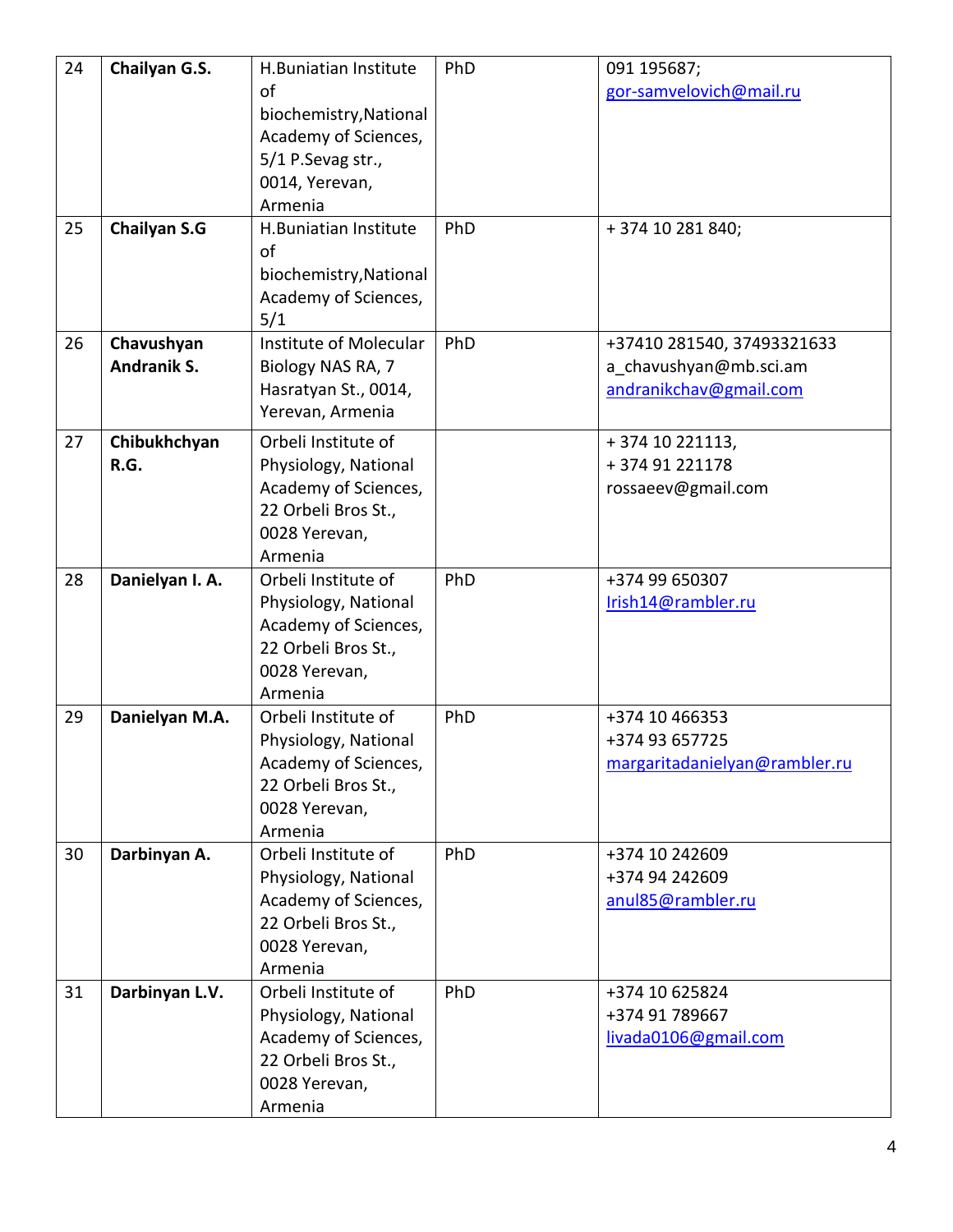| 32 | Davtyan M.      | Yerevan State<br><b>Medical University</b><br>after M. Heratsi, | Student   | marinadavtyanp@gmail.com      |
|----|-----------------|-----------------------------------------------------------------|-----------|-------------------------------|
|    |                 | 0025, Koryun2,                                                  |           |                               |
|    |                 | Biochemistry                                                    |           |                               |
|    |                 | Department,                                                     |           |                               |
| 33 | Eganova V.S.    | Orbeli Institute of                                             | PhD       | +374 10 344526                |
|    |                 | Physiology, National                                            |           | +374 77 904748                |
|    |                 | Academy of Sciences,                                            |           | vns@neuroscience.am           |
|    |                 | 22 Orbeli Bros St.,                                             |           |                               |
|    |                 | 0028 Yerevan,                                                   |           |                               |
|    |                 | Armenia                                                         |           |                               |
| 34 | Ericyan N.B.    | Orbeli Institute of                                             | PhD       |                               |
|    |                 | Physiology, National                                            |           | +374 55 770869                |
|    |                 | Academy of Sciences,                                            |           | orbitanyb@yahoo.co.uk         |
|    |                 | 22 Orbeli Bros St.,                                             |           |                               |
|    |                 | 0028 Yerevan,                                                   |           |                               |
|    |                 | Armenia                                                         |           |                               |
| 35 | Fereshetyan     | PhD student,                                                    |           | +37493659645                  |
|    | <b>Katarine</b> | Laboratory of                                                   |           |                               |
|    |                 | Neuroscience,                                                   |           | katarinefereshetyan@gmail.com |
|    |                 | Biochemistry                                                    |           |                               |
|    |                 |                                                                 |           |                               |
|    |                 | Department, Yerevan                                             |           |                               |
|    |                 | <b>State Medical</b>                                            |           |                               |
|    |                 | University                                                      |           |                               |
| 36 | Gevorgyan A.G.  | H.Buniatian Institute                                           | PhD       | 099 037585                    |
|    |                 | of                                                              |           | artashes 72@rambler.ru        |
|    |                 | biochemistry, National                                          |           |                               |
|    |                 | Academy of Sciences,                                            |           |                               |
|    |                 | 5/1 P.Sevag str.,                                               |           |                               |
|    |                 | 0014, Yerevan,                                                  |           |                               |
|    |                 | Armenia                                                         |           |                               |
| 37 | Gevorgyan G.A.  | H.Buniatian Institute                                           | PhD, DSc  | 374 10 281801; 091 461980;    |
|    |                 | of                                                              | professor | ggevorgyan@sci.am             |
|    |                 | biochemistry, National                                          |           |                               |
|    |                 | Academy of Sciences,                                            |           |                               |
|    |                 | 5/1 P.Sevag str.,                                               |           |                               |
|    |                 | 0014, Yerevan,                                                  |           |                               |
|    |                 | Armenia                                                         |           |                               |
| 38 | Ghambaryan      | Yerevan State                                                   | PhD       | +374 95 01 11 00              |
|    | H.K.            | <b>Medical University</b>                                       |           | Normphys egmu@yahoo.com       |
|    |                 | after M. Heratsi, 2                                             |           |                               |
|    |                 | Koryun str., Yerevan,                                           |           |                               |
|    |                 | 0025, Armenia                                                   |           |                               |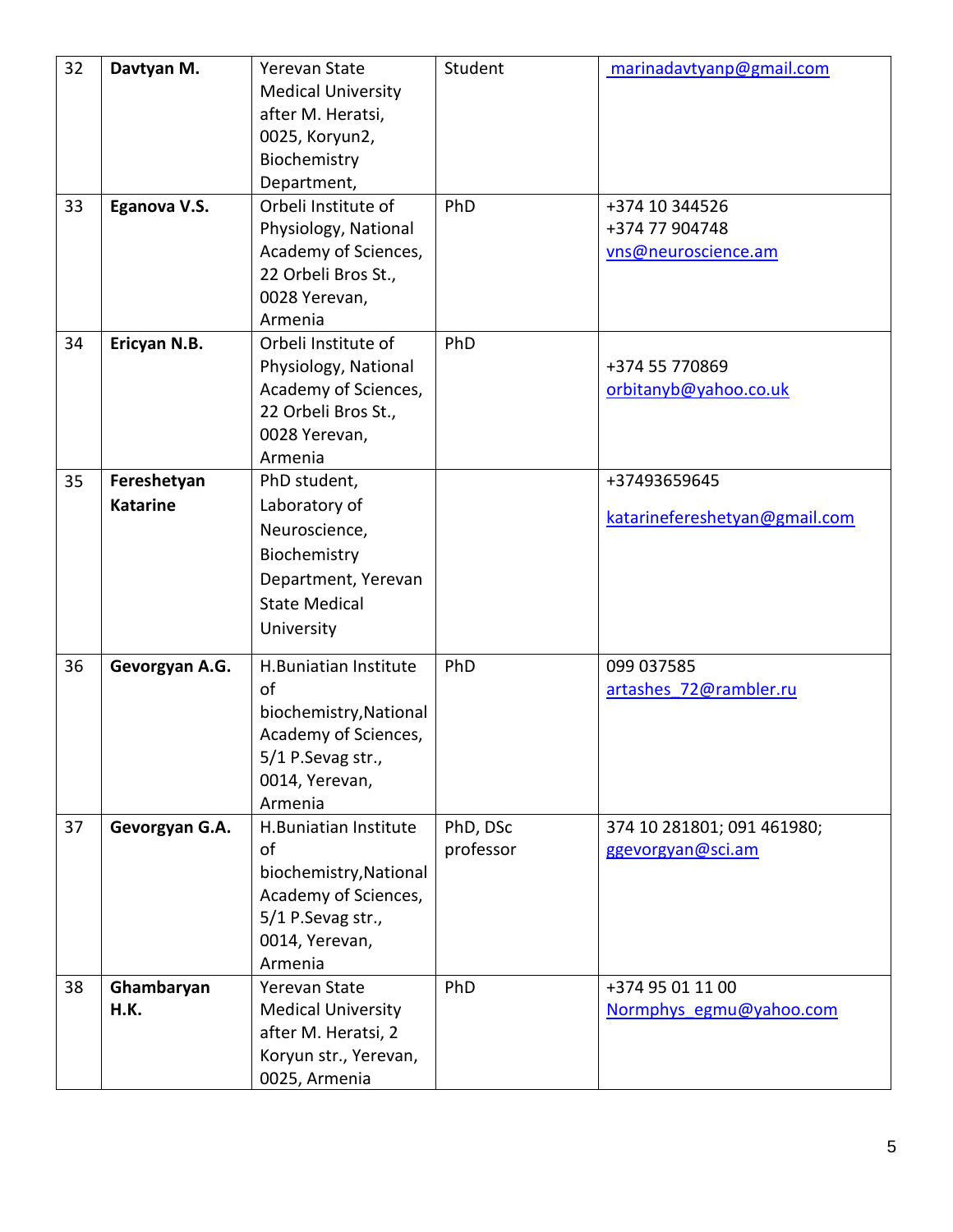| 39 | Ghandilyan E.       | Yerevan State<br><b>Medical University</b><br>after M. Heratsi,<br>0025, Koryun2,<br>Biochemistry<br>Department,       |                           | 374 41 041 013,<br>emmanuel.ghandilyan@gmail.com                           |
|----|---------------------|------------------------------------------------------------------------------------------------------------------------|---------------------------|----------------------------------------------------------------------------|
| 40 | Ghazaryan G. S.     | Institute of Molecular<br>Biology NAS RA, 7<br>Hasratyan St., 0014,<br>Yerevan, Armenia                                | PhD                       | 37410 243608, +37477267539<br>g kazaryan@mb.sci.am<br>gaykaz80@mail.ru     |
| 41 | Ghazaryan H.K.      | Institute of Molecular<br>Biology NAS RA, 7<br>Hasratyan St., 0014,<br>Yerevan, Armenia                                | <b>MS</b>                 | +37410 281540, +37455468737<br>h ghazaryan@mb.sci.am<br>hovsep88@gmail.com |
| 42 | Ghazaryan L.G.      | Armenian State<br>Pedagogical<br>University after<br>Kh.Abovyan,5<br>Khanjyan St., 010<br>Yerevan, Armenia             | PhD                       | 374 10 551987, 077 551987<br>narat64@mail.ru                               |
| 43 | Ghazaryan N.A.      | Orbeli Institute of<br>Physiology, National<br>Academy of Sciences,<br>22 Orbeli Bros St.,<br>0028 Yerevan,<br>Armenia | PhD                       | +374 10 436397<br>+374 94 105425<br>ghazaryan-n@rambler.ru                 |
| 44 | Ghevondyan T.<br>Н. | Orbeli Institute of<br>Physiology, National<br>Academy of Sciences,<br>22 Orbeli Bros St.<br>0028 Yerevan,<br>Armenia  | PhD, DSc<br>(in medicine) | +374 93 53 26 92<br>tigranghevondyan@yahoo.com                             |
| 45 | Ghukasyan G.V.      | Orbeli Institute of<br>Physiology, National<br>Academy of Sciences,<br>22 Orbeli Bros St.,<br>0028 Yerevan,<br>Armenia |                           | +374 77 022037<br>fenixgev@mail.ru                                         |
| 46 | Ghulikyan L.A.      | Orbeli Institute of<br>Physiology, National<br>Academy of Sciences,<br>22 Orbeli Bros St.,<br>0028 Yerevan,<br>Armenia | PhD                       | +374 10 614292<br>+374 95 042146<br>77tatev@mail.ru                        |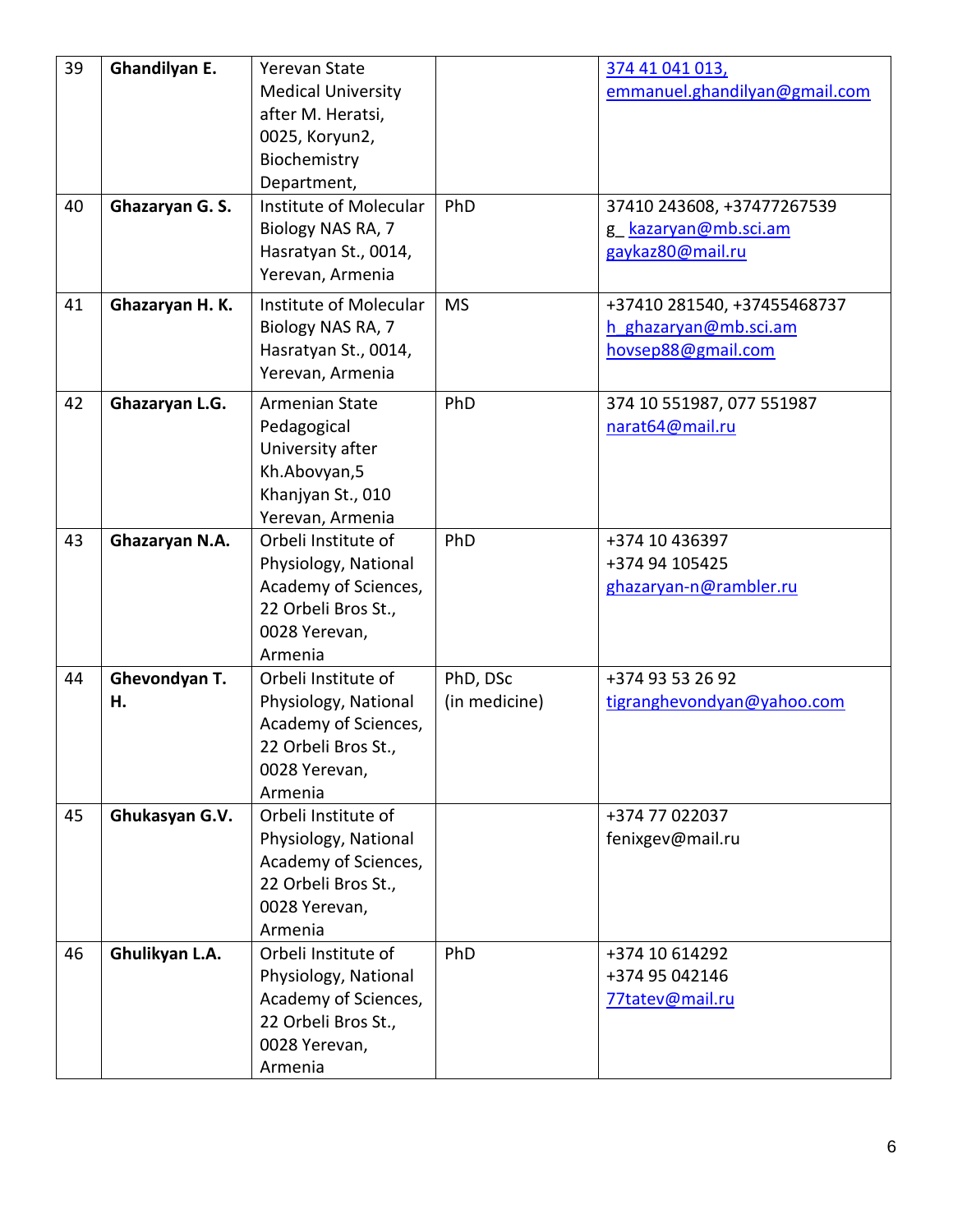| 47 | Grigoryan A.S. | <b>Yerevan State</b>      | PhD, Associate | +374 060 621 435                    |
|----|----------------|---------------------------|----------------|-------------------------------------|
|    |                | <b>Medical University</b> | Professor      | grigartem@yahoo.com                 |
|    |                | after M. Heratsi,         |                |                                     |
|    |                | 0025, Koryun2,            |                |                                     |
|    |                | Pathophysiology           |                |                                     |
|    |                | Department,               |                |                                     |
| 48 | Grigoryan M.L. | Orbeli Institute of       |                |                                     |
|    |                | Physiology, National      |                | +374 77 929273                      |
|    |                | Academy of Sciences,      |                | mariamgrigoryan8@mail.ru            |
|    |                | 22 Orbeli Bros St.,       |                |                                     |
|    |                | 0028 Yerevan,             |                |                                     |
|    |                | Armenia                   |                |                                     |
| 49 | Grigoryan V.S. | Orbeli Institute of       |                |                                     |
|    |                | Physiology, National      |                | +374 95678932                       |
|    |                | Academy of Sciences,      |                | vsgrigorian@gmail.com               |
|    |                | 22 Orbeli Bros St.,       |                |                                     |
|    |                | 0028 Yerevan,             |                |                                     |
|    |                | Armenia                   |                |                                     |
| 50 | Hakobyan N.    | Scientific Center of      | PhD            | +374 55120099                       |
|    |                | Zoology and               |                | nairahakobyan@gmail.com             |
|    |                | Hydroecology              |                |                                     |
|    |                | , National Academy of     |                |                                     |
|    |                | Sciences, 7SevakStr.,     |                |                                     |
|    |                | Yerevan 0014.,            |                |                                     |
|    |                | Armenia                   |                |                                     |
| 51 | Hambardzumyan  | Orbeli Institute of       | PhD            | +374 10 260225                      |
|    | L.E.           | Physiology, National      |                | +374 93 933939                      |
|    |                | Academy of Sciences,      |                | mlilia@bk.ru                        |
|    |                | 22 Orbeli Bros St.,       |                |                                     |
|    |                | 0028 Yerevan,             |                |                                     |
|    |                | Armenia                   |                |                                     |
| 52 | Hasratyan H.A. | Yerevan State             | DSC professor  | +374 93 55 31 45                    |
|    |                | <b>Medical University</b> |                | hasmik harsatyan@mail.ru            |
|    |                | after M. Heratsi, 2       |                |                                     |
|    |                | Koryun str., Yerevan,     |                |                                     |
|    |                | 0025, Armenia             |                |                                     |
| 53 | Hayrapetyan    | H.Buniatian Institute     | PhD, docent    | +374 10 28 17 32; +374 94 48 95 49; |
|    | H.L.           | of                        |                | hripsime@biochem.sci.am             |
|    |                | biochemistry, National    |                | hripsime1949@gmail.com              |
|    |                | Academy of Sciences,      |                |                                     |
|    |                | 5/1 P.Sevag str.,         |                |                                     |
|    |                | 0014, Yerevan,            |                |                                     |
|    |                | Armenia                   |                |                                     |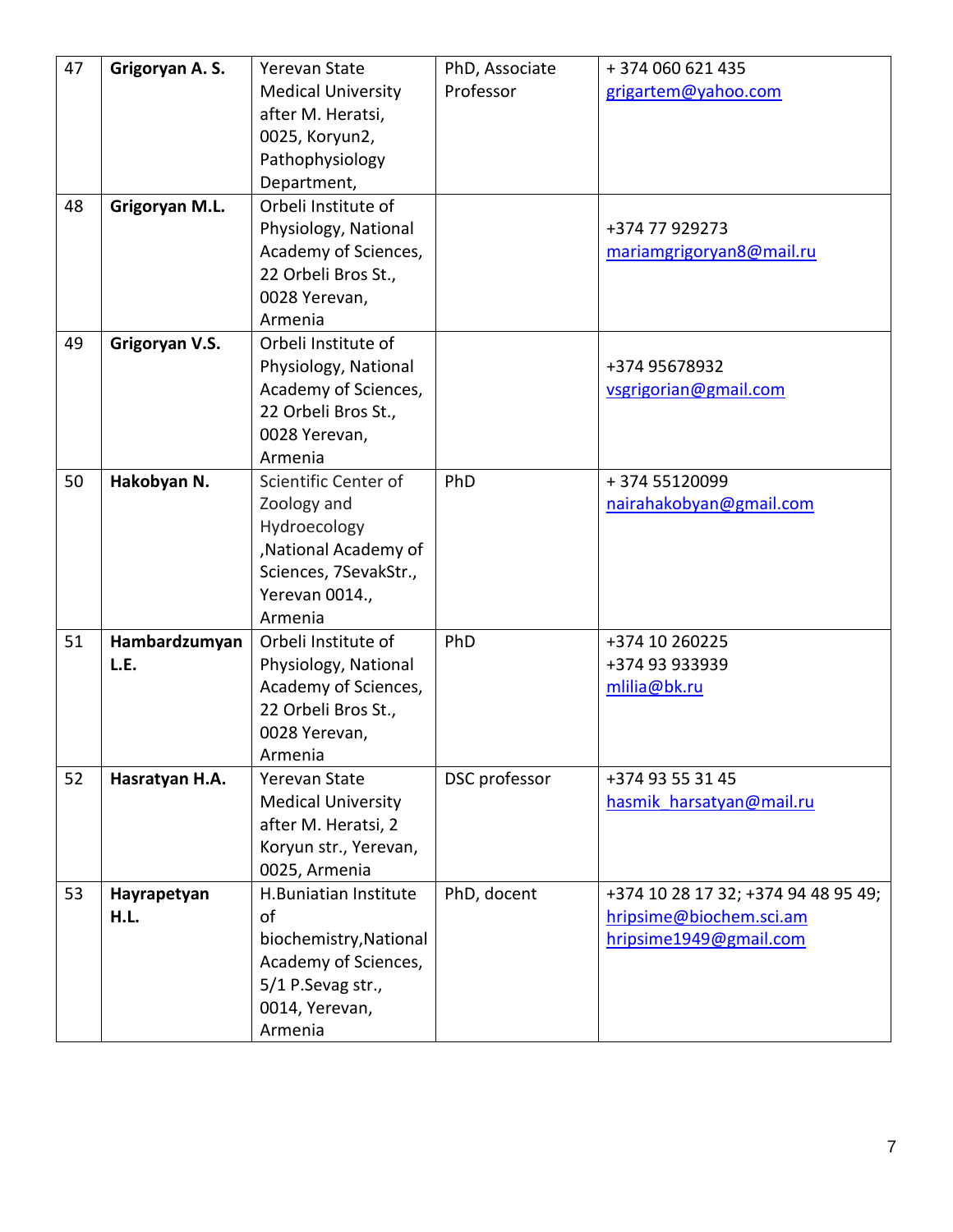| 54 | Hovhannisyan    | Resident in Oncology,                          |     | +37498005670                    |
|----|-----------------|------------------------------------------------|-----|---------------------------------|
|    |                 | <b>Yerevan State</b>                           |     | hovhannisyan.lusine.e@gmail.com |
|    |                 | <b>Medical University</b>                      |     |                                 |
| 55 | Hovsepyan L.M.  | Institute of Molecular                         | PhD | +37410 243608, +37491146488     |
|    |                 | Biology NAS RA, 7                              |     | I hovsepyan@mb.sci.am           |
|    |                 | Hasratyan St., 0014,                           |     | lhovsep@mail.ru                 |
|    |                 | Yerevan, Armenia                               |     |                                 |
| 56 | Hovsepyan Meri  | Institute of Molecular                         | PhD | +37410 281540, +374077838066    |
|    | R.              | Biology NAS RA, 7                              |     | m hovsepyan@mb.sci.am           |
|    |                 | Hasratyan St., 0014,                           |     | hovsepyan.meri@gmail.com        |
|    |                 | Yerevan, Armenia                               |     |                                 |
| 57 | Hunanyan N.G.   | Orbeli Institute of                            | PhD | +374 10 647389                  |
|    |                 | Physiology, National                           |     | +374 91 071107                  |
|    |                 | Academy of Sciences,                           |     | naira hunanyan@yahoo.com        |
|    |                 | 22 Orbeli Bros St.,                            |     |                                 |
|    |                 | 0028 Yerevan,                                  |     |                                 |
|    |                 | Armenia                                        |     |                                 |
| 58 | Hunanyan O.V.   | H.Buniatian Institute<br>of                    | PhD | 091 629736                      |
|    |                 | biochemistry, National                         |     | osanik@mail.ru                  |
|    |                 | Academy of Sciences,                           |     |                                 |
|    |                 | 5/1 P.Sevag str.,                              |     |                                 |
|    |                 | 0014, Yerevan,                                 |     |                                 |
|    |                 | Armenia                                        |     |                                 |
| 59 | Isoyan A.S.     | Orbeli Institute of                            | PhD | +374 10 267573                  |
|    |                 | Physiology, National                           |     | +374 94 120140                  |
|    |                 | Academy of Sciences,                           |     | isoyanarmin@gmail.com           |
|    |                 | 22                                             |     |                                 |
|    |                 | Orbeli Bros St., 0028                          |     |                                 |
| 60 | Kamalyan R.G.   | H.Buniatian Institute                          |     | 094 739694;                     |
|    |                 | of                                             |     | kamalyan37@mail.ru              |
|    |                 | biochemistry, National<br>Academy of Sciences, |     |                                 |
|    |                 | 5/1 P.Sevag str.,                              |     |                                 |
|    |                 | 0014, Yerevan,                                 |     |                                 |
|    |                 | Armenia                                        |     |                                 |
| 61 | Karabekyan Z.I. | Orbeli Institute of                            | PhD | +374 10 343857                  |
|    |                 | Physiology, National                           |     | +374 95 741195                  |
|    |                 | Academy of Sciences,                           |     | zkarabekian@yahoo.com           |
|    |                 | 22 Orbeli Bros St.,                            |     |                                 |
|    |                 | 0028 Yerevan,                                  |     |                                 |
|    |                 | Armenia                                        |     |                                 |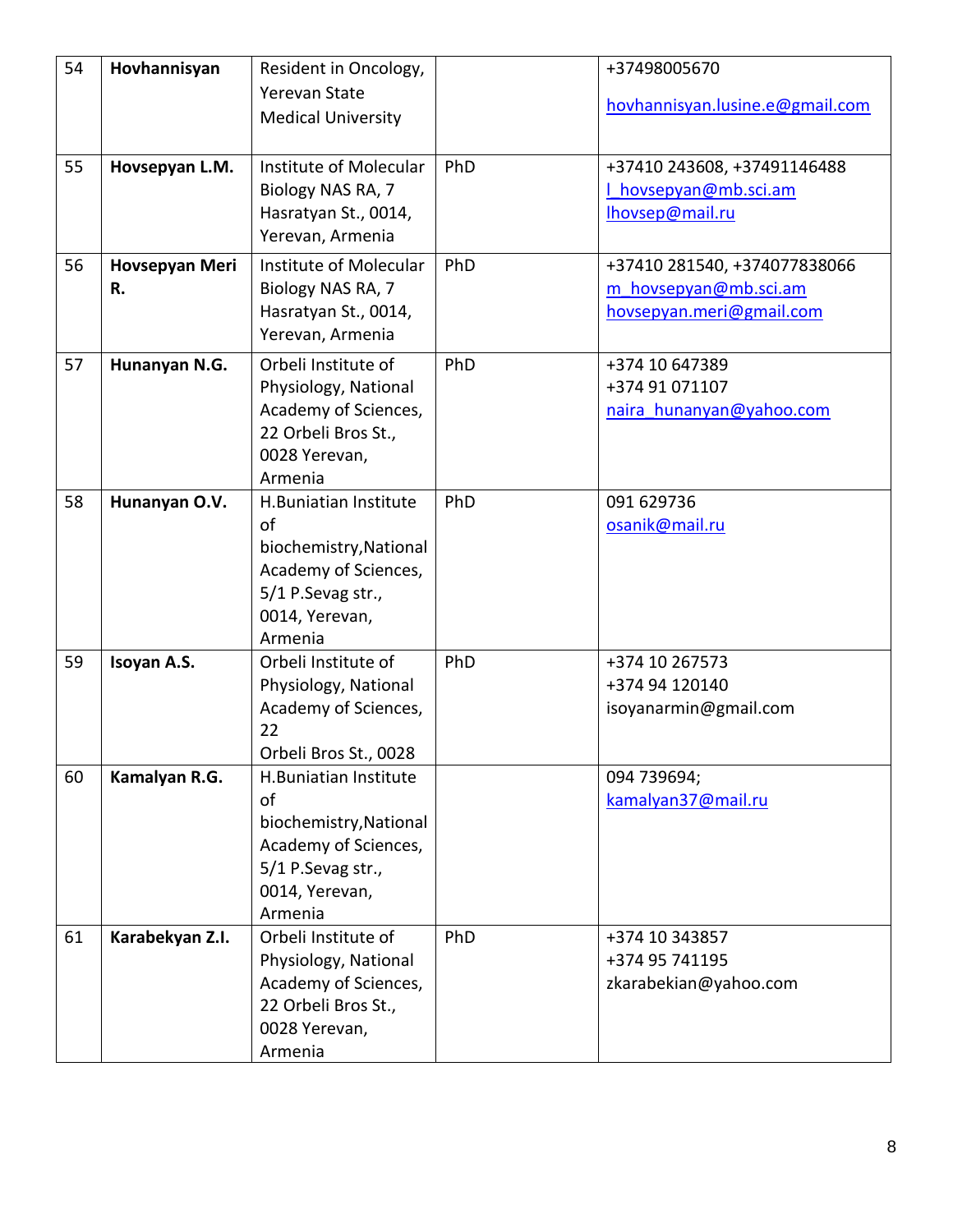| 62 | Karamyan G.G.   | Orbeli Institute of       | PhD          | +374 94 103647                  |
|----|-----------------|---------------------------|--------------|---------------------------------|
|    |                 | Physiology, National      |              | gagik_karam@yahoo.com           |
|    |                 | Academy of Sciences,      |              |                                 |
|    |                 | 22 Orbeli Bros St.,       |              |                                 |
|    |                 | 0028 Yerevan,             |              |                                 |
|    |                 | Armenia                   |              |                                 |
| 63 | Karapetyan      | PhD student,              |              | +37497260648                    |
|    |                 | Laboratory of             |              |                                 |
|    | Gohar           | Neuroscience,             |              | googakarapetyan@gmail.com       |
|    |                 | Biochemistry              |              |                                 |
|    |                 | Department, Yerevan       |              |                                 |
|    |                 | <b>State Medical</b>      |              |                                 |
|    |                 |                           |              |                                 |
|    |                 | University                |              |                                 |
| 64 | Karapetyan K.V. | Orbeli Institute of       |              | +374 91 60 70 59                |
|    |                 | Physiology, National      |              | +374 99 60 70 59                |
|    |                 | Academy of Sciences,      |              | kristi1077@rambler.ru           |
|    |                 | 22 Orbeli Bros St.,       |              |                                 |
|    |                 | 0028 Yerevan,             |              |                                 |
|    |                 | Armenia                   |              |                                 |
| 65 | Kazaryan Q.V.   | Orbeli Institute of       | PhD, DSc     | +374 10 224472                  |
|    |                 | Physiology, National      |              | +374 93 694014                  |
|    |                 | Academy of Sciences,      |              | kghazaryan@yandex.ru            |
|    |                 | 22 Orbeli Bros St.,       |              |                                 |
|    |                 | 0028 Yerevan,             |              |                                 |
|    |                 | Armenia                   |              |                                 |
| 66 | Keryan A.G.     | Orbeli Institute of       | PhD          | +37477209207                    |
|    |                 | Physiology, National      |              | andkeryan@yahoo.com             |
|    |                 | Academy of Sciences,      |              |                                 |
|    |                 | 22 Orbeli Bros St.,       |              |                                 |
|    |                 | 0028 Yerevan,             |              |                                 |
|    |                 | Armenia                   |              |                                 |
| 67 | Khachatryan     | Research assistant,       |              | +37498662499                    |
|    | <b>Sargis</b>   | Laboratory of             |              | sargis.a.khachatryan@gmail.com  |
|    |                 | Neuroscience,             |              |                                 |
|    |                 | Yerevan State             |              |                                 |
|    |                 | <b>Medical University</b> |              |                                 |
|    |                 |                           |              |                                 |
| 68 | Khachatryan     | Orbeli Institute of       | MD, MPH, PhD | +374 95 565626                  |
|    | V.P.            | Physiology, National      | student      | vahagnkhachatryan.doc@gmail.com |
|    |                 | Academy of Sciences,      |              |                                 |
|    |                 | 22 Orbeli Bros St.,       |              |                                 |
|    |                 | 0028 Yerevan,             |              |                                 |
|    |                 | Armenia                   |              |                                 |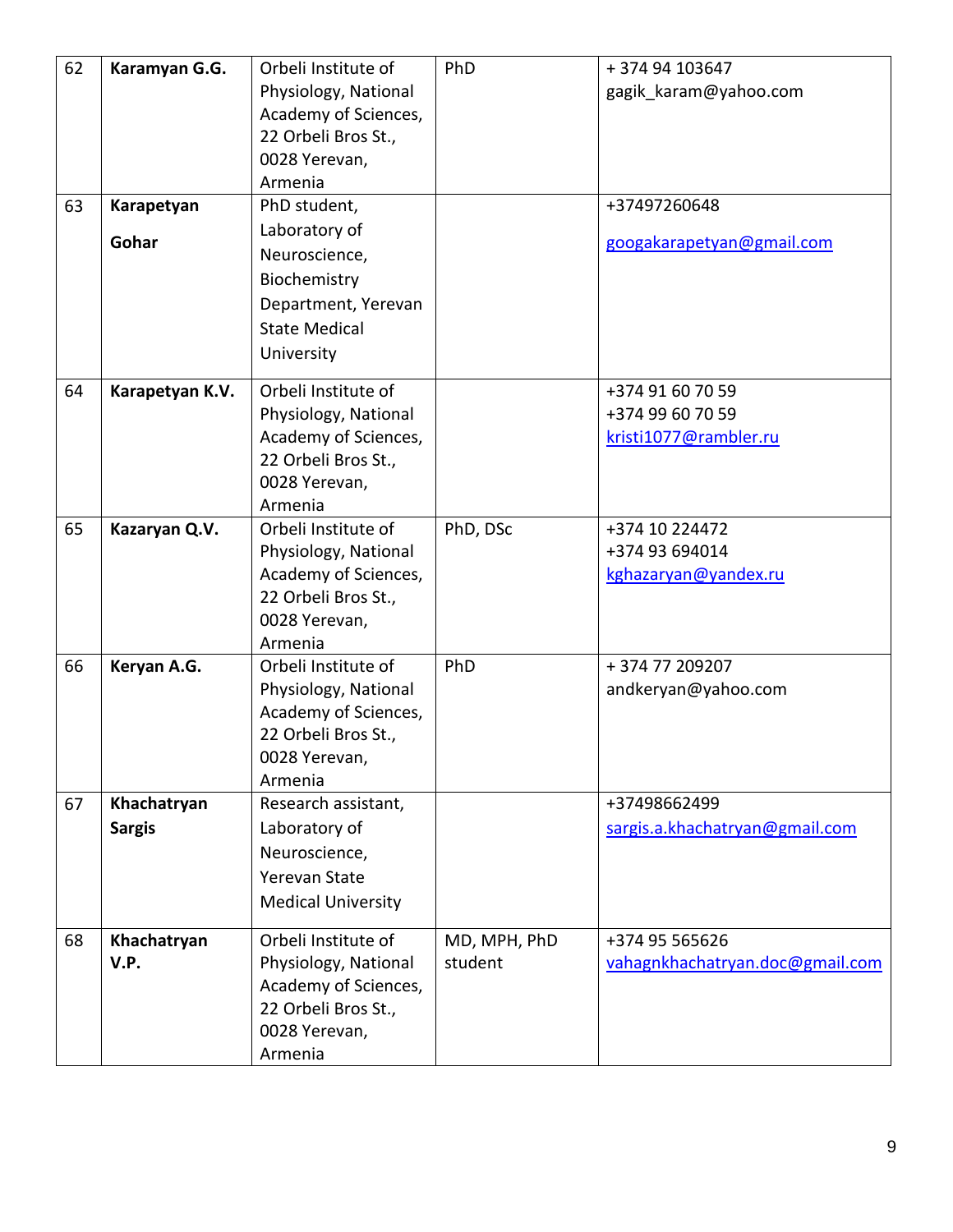| 69 | Khachunc A.S.         | Orbeli Institute of<br>Physiology, National<br>Academy of Sciences,<br>22 Orbeli Bros St.,<br>0028 Yerevan,                        | PhD | +37491436591<br>aleks.khach@gmail.com                          |
|----|-----------------------|------------------------------------------------------------------------------------------------------------------------------------|-----|----------------------------------------------------------------|
| 70 | Khocharyan N.V.       | Armenia<br>H.Buniatian Institute<br>of<br>biochemistry, National<br>Academy of Sciences,<br>5/1<br>P.Sevag str., 0014,<br>Yerevan, | PhD | 093 207862<br>nune-kocharyan@mail.ru                           |
| 71 | Khoyetsyan Aren<br>G. | Institute of Molecular<br>Biology NAS RA, 7<br>Hasratyan St., 0014,<br>Yerevan, Armenia                                            | PhD | +37410 281540, +37477151667<br>agk sci@yahoo.com               |
| 72 | Kirakosyan G.R.       | Orbeli Institute of<br>Physiology, National<br>Academy of Sciences,<br>22 Orbeli Bros St.,<br>0028 Yerevan,<br>Armenia             | PhD | +374 10 665869<br>+374 91 531583<br>gkirakosyan@physiol.sci.am |
| 73 | Koshatashyan<br>H.R.  | Orbeli Institute of<br>Physiology, National<br>Academy of Sciences,<br>22 Orbeli Bros St.,<br>0028 Yerevan,<br>Armenia             |     | + 374 10 626546, + 374 77 463443<br>hasmikkoshatashyan@mail.ru |
| 74 | Kostanyan E.G.        | Orbeli Institute of<br>Physiology, National<br>Academy of Sciences,<br>22 Orbeli Bros St.,<br>0028 Yerevan,<br>Armenia             | PhD | +374 10 565114<br>+374 94120079                                |
| 75 | Kostanyan H.L.        | Orbeli Institute of<br>Physiology, National<br>Academy of Sciences,<br>22 Orbeli Bros St.,<br>0028 Yerevan,<br>Armenia             |     | +374 94 444109<br>ljaljajan@mail.ru                            |
| 76 | Lorikyan A.G.         | Orbeli Institute of<br>Physiology, National<br>Academy of Sciences,<br>22<br>Orbeli Bros St., 0029                                 |     | +374 91 153755<br>anilori@yandex.ru                            |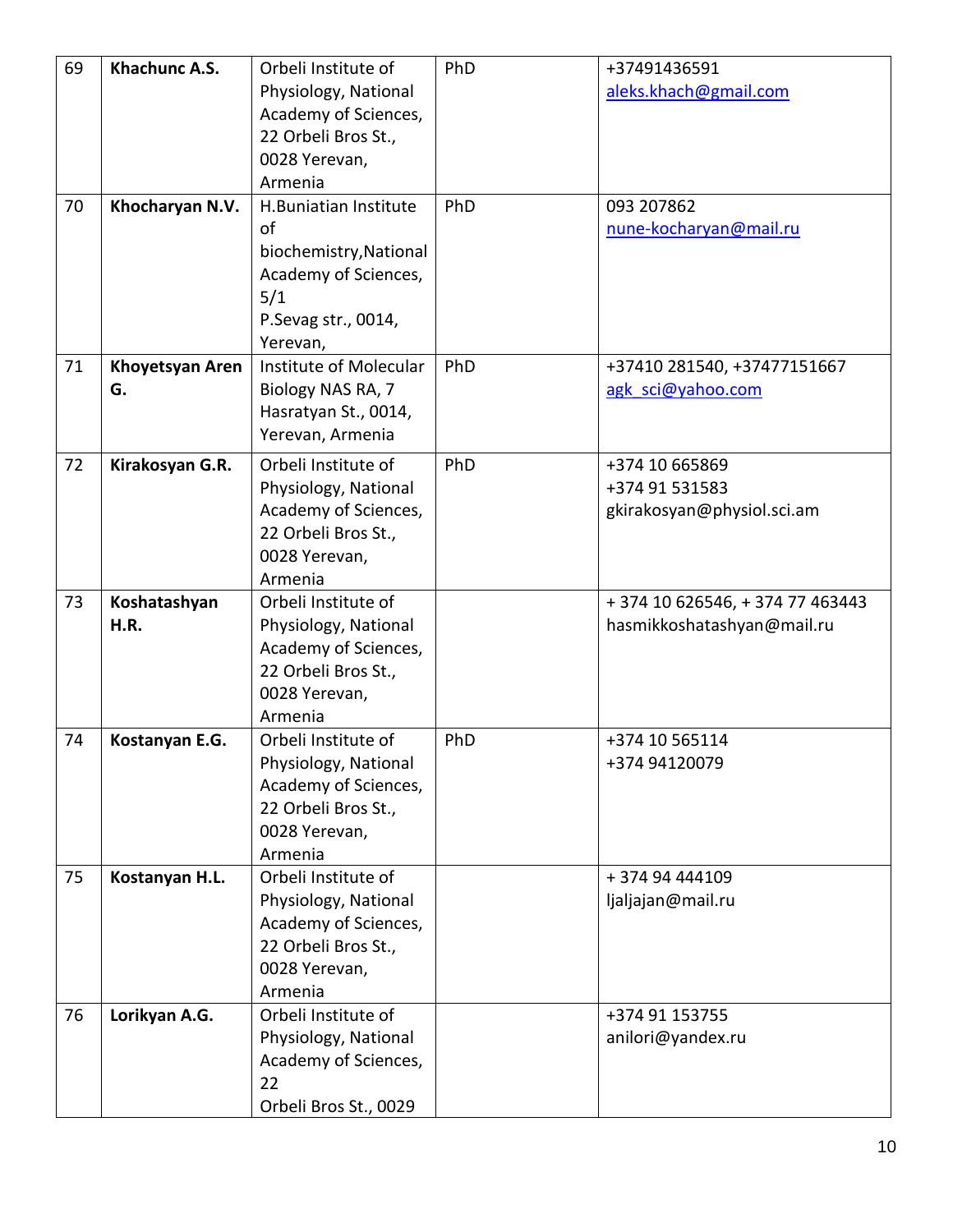| 77 | Mamikonyan     | H.Buniatian Institute  | PhD         | +374 94 58 56 52            |
|----|----------------|------------------------|-------------|-----------------------------|
|    | V.Kh.          | of                     |             | khmamikonyan@gmail.com      |
|    |                | biochemistry, National |             |                             |
|    |                | Academy of Sciences,   |             |                             |
|    |                | 5/1 P.Sevag str.,      |             |                             |
|    |                | 0014, Yerevan,         |             |                             |
|    |                |                        |             |                             |
|    |                | Armenia                |             |                             |
| 78 | Mangasaryan    | Armenian State         | <b>MS</b>   | 374 10 597034, 099 506500   |
|    | R.G.           | Pedagogical            |             | ruzo11@mail.ru              |
|    |                | University after       |             |                             |
|    |                | Kh.Abovyan,5           |             |                             |
|    |                | Khanjyan St., 010      |             |                             |
|    |                | Yerevan, Armenia       |             |                             |
| 79 | Manukyan A.M.  | Orbeli Institute of    |             |                             |
|    |                | Physiology, National   |             |                             |
|    |                | Academy of Sciences,   |             |                             |
|    |                | 22 Orbeli Bros St.,    |             |                             |
|    |                | 0028 Yerevan,          |             |                             |
|    |                | Armenia                |             |                             |
| 80 | Manukyan L.P.  | Orbeli Institute of    | PhD         | +374 10 749501              |
|    |                |                        |             | +374 94 390969              |
|    |                | Physiology, National   |             |                             |
|    |                | Academy of Sciences,   |             | larmanukyan@rambler.ru      |
|    |                | 22 Orbeli Bros St.,    |             |                             |
|    |                | 0028 Yerevan,          |             |                             |
|    |                | Armenia                |             |                             |
| 81 | Manvelyan L.R. | Orbeli Institute of    | PhD, DSc    | +374 10 224472              |
|    |                | Physiology, National   |             | Imanvel@physiol.sci.am      |
|    |                | Academy of Sciences,   |             |                             |
|    |                | 22 Orbeli Bros St.,    |             |                             |
|    |                | 0028 Yerevan,          |             |                             |
|    |                | Armenia                |             |                             |
| 82 | Margaryan A.S. | H.Buniatian Institute  | PhD, docent | +374 10 24 48 99;           |
|    |                | of                     |             | +374 94 76 07 98            |
|    |                | biochemistry, National |             |                             |
|    |                | Academy of Sciences,   |             |                             |
|    |                | 5/1                    |             |                             |
|    |                | P.Sevag str., 0014,    |             |                             |
|    |                | Yerevan,               |             |                             |
| 83 | Margaryan A.V. | Orbeli Institute of    |             | +374 98 897772              |
|    |                |                        |             |                             |
|    |                | Physiology, National   |             | anna_margaryan_1992@mail.ru |
|    |                | Academy of Sciences,   |             |                             |
|    |                | 22 Orbeli Bros St.,    |             |                             |
|    |                | 0028 Yerevan,          |             |                             |
|    |                | Armenia                |             |                             |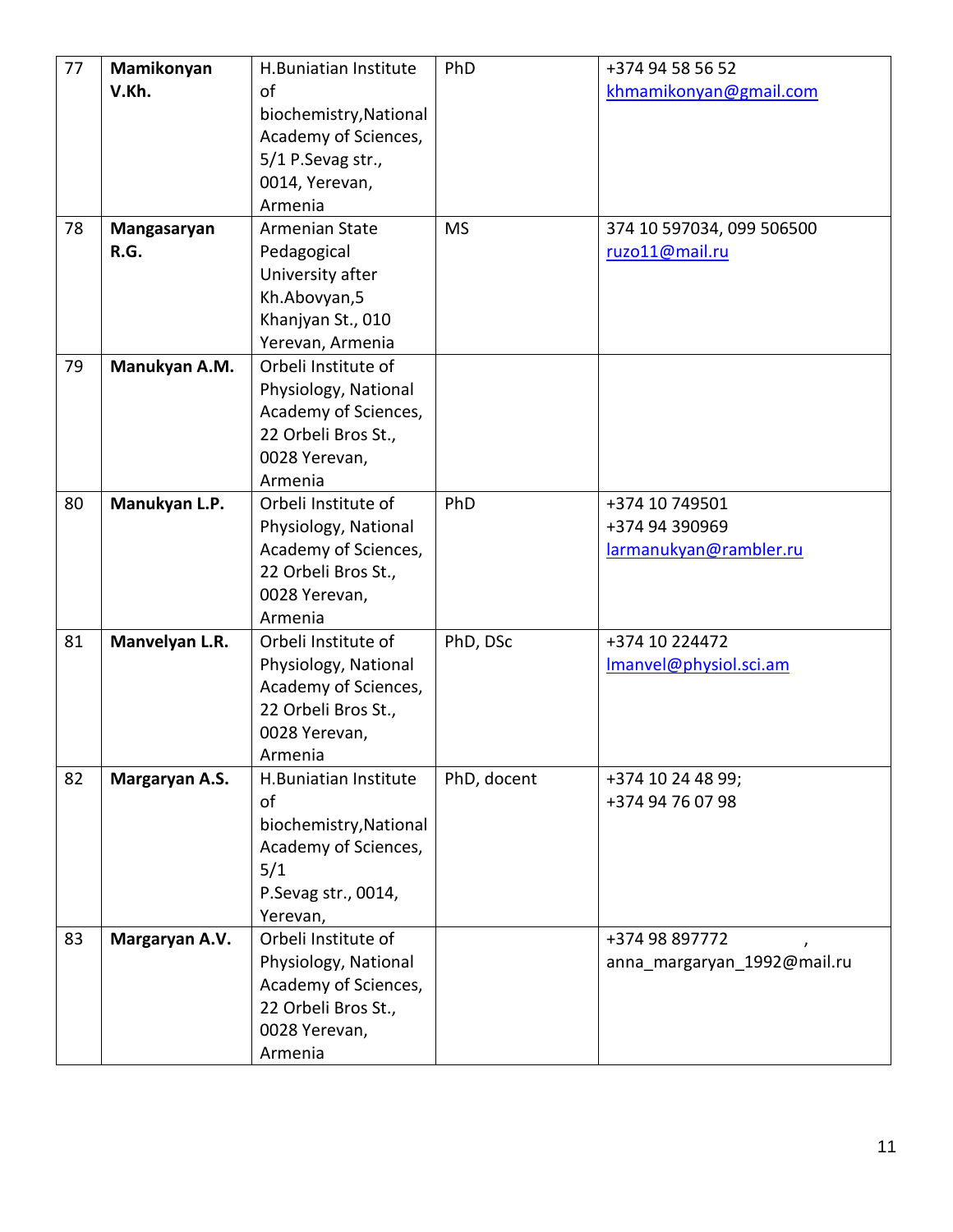| 84 | Matinyan Senik   | PhD student,              |     | +37477014412                  |
|----|------------------|---------------------------|-----|-------------------------------|
|    |                  | Laboratory of             |     | senik@matinyanlab.com         |
|    |                  | Neuroscience,             |     |                               |
|    |                  | Yerevan State             |     |                               |
|    |                  | <b>Medical University</b> |     |                               |
| 85 | Mayilyan K.R.    | Institute of Molecular    | PhD | +37410 281540, +37499177721   |
|    |                  | Biology NAS RA, 7         |     | k mayilyan@mb.sci.am          |
|    |                  | Hasratyan St., 0014,      |     | kmayilyan@yahoo.com           |
|    |                  | Yerevan, Armenia          |     |                               |
| 86 | Melikyan L.M.    | Orbeli Institute of       | PhD | +374 10 394574,               |
|    |                  | Physiology, National      |     | +374 94 723673                |
|    |                  | Academy of Sciences,      |     | mel.Levon@mail.ru             |
|    |                  | 22 Orbeli Bros St.,       |     |                               |
|    |                  | 0028 Yerevan,             |     |                               |
|    |                  | Armenia                   |     |                               |
| 87 | Melkonyan Ani    | Institute of Molecular    |     | +37410 281540, +37477441496   |
|    | н.               | Biology NAS RA, 7         |     | a melkonyan@mb.sci.am         |
|    |                  | Hasratyan St., 0014,      |     | ani.melgonyan@yahoo.com       |
|    |                  | Yerevan, Armenia          |     |                               |
| 88 | Melkumyan K.V.   | Yerevan State             | PhD | +374 77 45 84 74              |
|    |                  | <b>Medical University</b> |     | karine.melkumyan@gmail.com    |
|    |                  | after M. Heratsi, 2       |     |                               |
|    |                  | Koryun str., Yerevan,     |     |                               |
|    |                  | 0025, Armenia             |     |                               |
| 89 | Meltonyan A.V.   | Orbeli Institute of       |     | +374 10 534149,               |
|    |                  | Physiology, National      |     | +374 98 169900                |
|    |                  | Academy of Sciences,      |     | ash-meltonyan@mail.ru         |
|    |                  | 22 Orbeli Bros St.,       |     |                               |
|    |                  | 0028 Yerevan,             |     |                               |
|    |                  | Armenia                   |     |                               |
| 90 | Mirumyan         | PhD student,              |     | +37455300586                  |
|    | <b>Margarita</b> | Laboratory of             |     | margaritamirumyan@gmail.com   |
|    |                  | Neuroscience,             |     |                               |
|    |                  | Biochemistry              |     |                               |
|    |                  | Department, Yerevan       |     |                               |
|    |                  | <b>State Medical</b>      |     |                               |
|    |                  | University                |     |                               |
| 91 | Mirzoyan E.A     | Yerevan State             | PhD | +374 55 44 66 99              |
|    |                  | <b>Medical University</b> |     | midridataryavartuni@gmail.com |
|    |                  | after M. Heratsi, 2       |     |                               |
|    |                  | Koryun str., Yerevan,     |     |                               |
|    |                  | 0025, Armenia             |     |                               |
|    |                  |                           |     |                               |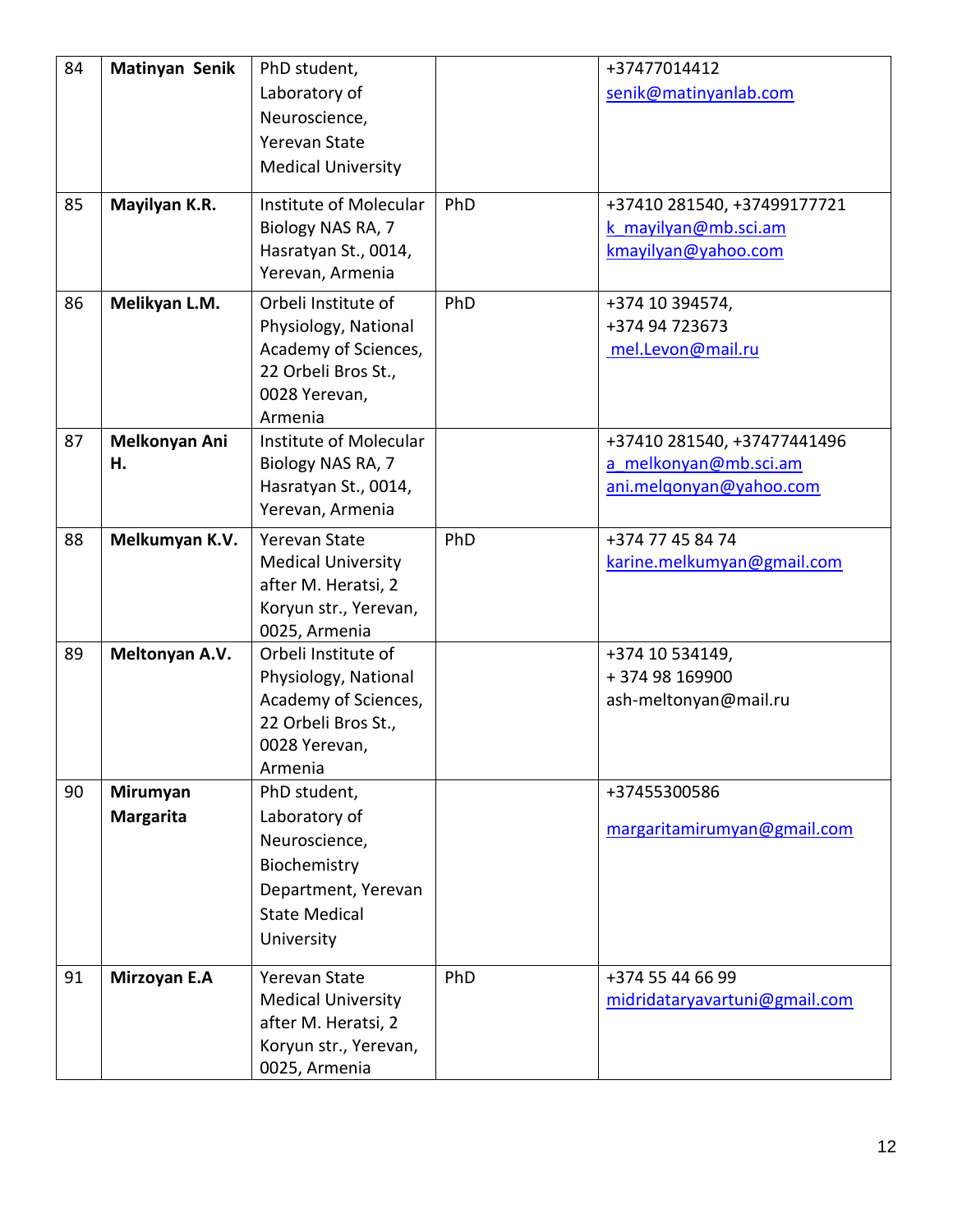| 92<br>93 | Mkrtchyan A.V.<br>Mkrtchyan G. M. | Orbeli Institute of<br>Physiology, National<br>Academy of Sciences,<br>22 Orbeli Bros St.,<br>0028 Yerevan,<br>Armenia<br>Institute of Molecular<br>Biology NAS RA,, 7<br>Hasratyan St., 0014,<br>Yerevan, Armenia | PhD            | +374 55 565553<br>arusmkrtchyan2013@mail.ru<br>+37410 281540, +37499456019<br>g mkrtchyan@mb.sci.am<br>goharmm@mail.ru |
|----------|-----------------------------------|--------------------------------------------------------------------------------------------------------------------------------------------------------------------------------------------------------------------|----------------|------------------------------------------------------------------------------------------------------------------------|
| 94       | Movsesyan N.H.                    | H.Buniatian Institute<br>of<br>biochemistry, National<br>Academy of Sciences,<br>5/1 P.Sevag str.,<br>0014, Yerevan,<br>Armenia                                                                                    | PhD            | +374 10 54 11 55;<br>+374 94 541158                                                                                    |
| 95       | Musheghyan<br>G.G.                | Armenian State<br>Pedagogical<br>University after<br>Kh.Abovyan,5<br>Khanjyan St., 010<br>Yerevan, Armenia                                                                                                         | PhD            | 374 10 735656, 094 510605<br>musheghyankens@gmail.com                                                                  |
| 95       | Nahapetyan<br>Kh.H.               | Orbeli Institute of<br>Physiology, National<br>Academy of Sciences,<br>22 Orbeli Bros St.,<br>0028 Yerevan,<br>Armenia                                                                                             | PhD, DSc       | +374 10 341878<br>+374 94 194422<br>nahapet@neuroscience.am                                                            |
| 96       | Navasardyan G.<br>А.              | <b>Yerevan State</b><br><b>Medical University</b><br>after M. Heratsi,<br>0025, Koryun2,<br>Pathophysiology<br>Department,                                                                                         | PhD, professor | Office: 374 060 621 435<br>grizeldanav@yahoo.com                                                                       |
| 97       | Nazaryan O. H.                    | Orbeli Institute of<br>Physiology, National<br>Academy of Sciences,<br>22 Orbeli Bros St.,<br>0028 Yerevan,<br>Armenia                                                                                             | PhD            | +374 10 397667<br>+374 99397620<br>nazaryanofa@gmail.com                                                               |
| 98       | Nebogova K.A.                     | Orbeli Institute of<br>Physiology, National<br>Academy of Sciences,<br>22 Orbeli Bros St.,                                                                                                                         | PhD            | +374 10 462747,<br>+374 99 525264<br>nebogova.kristina@mail.ru                                                         |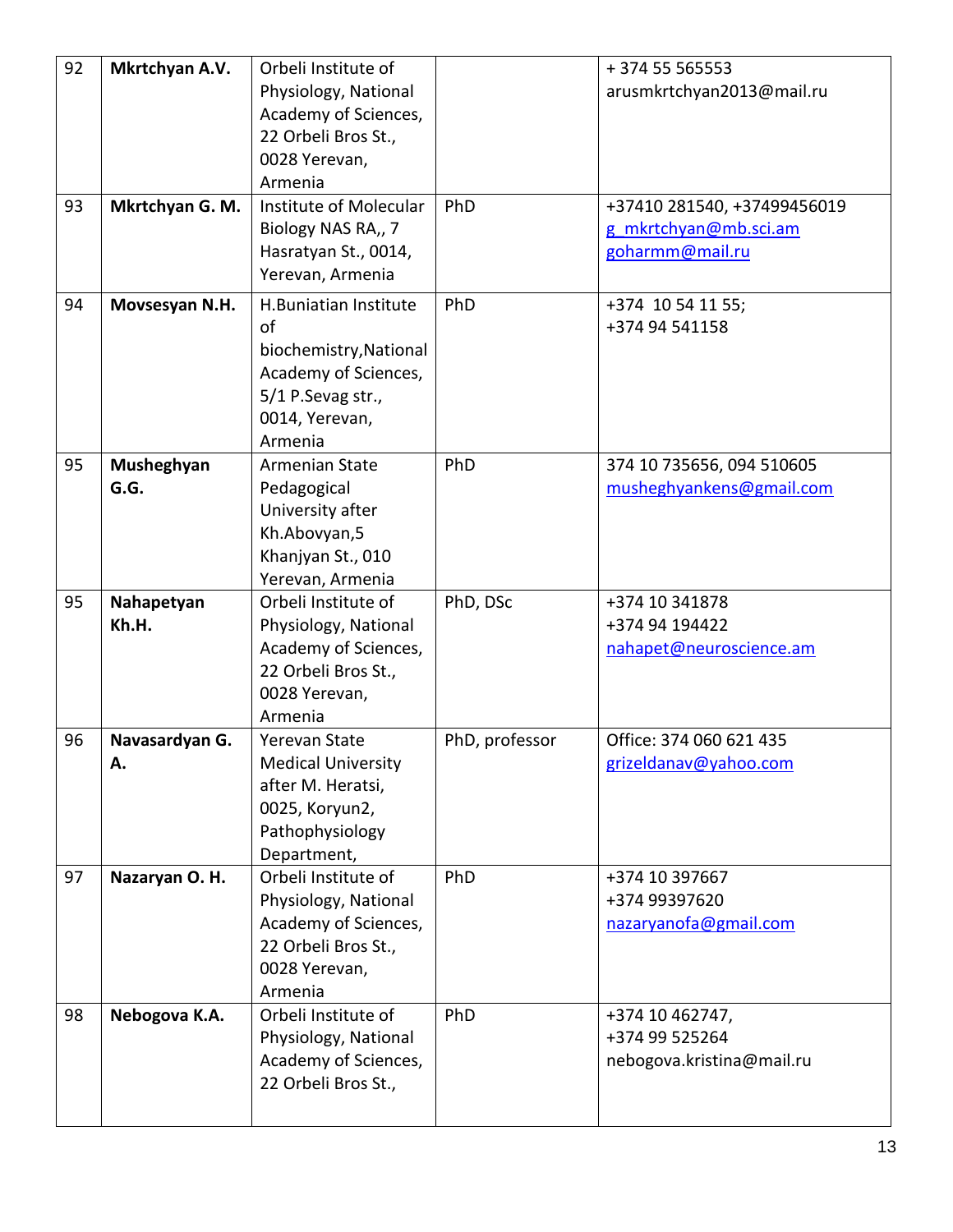|     |                      | 0028 Yerevan,<br>Armenia                                                                                                        |                |                                                                  |
|-----|----------------------|---------------------------------------------------------------------------------------------------------------------------------|----------------|------------------------------------------------------------------|
|     |                      |                                                                                                                                 |                |                                                                  |
| 99  | Panchulazyan<br>K.A. | Orbeli Institute of<br>Physiology, National<br>Academy of Sciences,<br>22 Orbeli Bros St.,<br>0028 Yerevan,<br>Armenia          | PhD            | 091806243<br>kapan21@rambler.ru                                  |
| 100 | Paronyan Z.Kh.       | H.Buniatian Institute<br>of<br>biochemistry, National<br>Academy of Sciences,<br>5/1 P.Sevag str.,<br>0014, Yerevan,<br>Armenia | PhD            | 091 880555<br>zovaparonyan@rambler.ru                            |
| 101 | Parseghyan L.M       | Orbeli Institute of<br>Physiology, National<br>Academy of Sciences,<br>22<br>Orbeli Bros St., 0029                              |                | +374 93 152352<br>lilyamkhitaryan92@gmail.com                    |
| 102 | Petrosyan A.A.       | Orbeli Institute of<br>Physiology, National<br>Academy of Sciences,<br>22 Orbeli Bros St.,<br>0028 Yerevan,<br>Armenia          | PhD            | +374 10 281707<br>+374 94 602166<br>anushka49@gmail.com          |
| 103 | Piliposyan T.A.      | Orbeli Institute of<br>Physiology, National<br>Academy of Sciences,<br>22 Orbeli Bros St.,<br>0028 Yerevan,<br>Armenia          |                | +374 10 350127,<br>+374 55 224501<br>tatevikpiliposyan@gmail.com |
| 104 | Poghosyan A.A.       | Orbeli Institute of<br>Physiology, National<br>Academy of Sciences,<br>22 Orbeli Bros St.,<br>0028 Yerevan,<br>Armenia          | PhD<br>student | +374 10 776877, +374 99 776869<br>arpi.poghosyan21@gmail.com     |
| 105 | Poghosyan M.V.       | Orbeli Institute of<br>Physiology, National<br>Academy of Sciences,<br>22 Orbeli Bros St.,                                      | PhD            | +374 55 626361<br>mishapoghos@yahoo.com                          |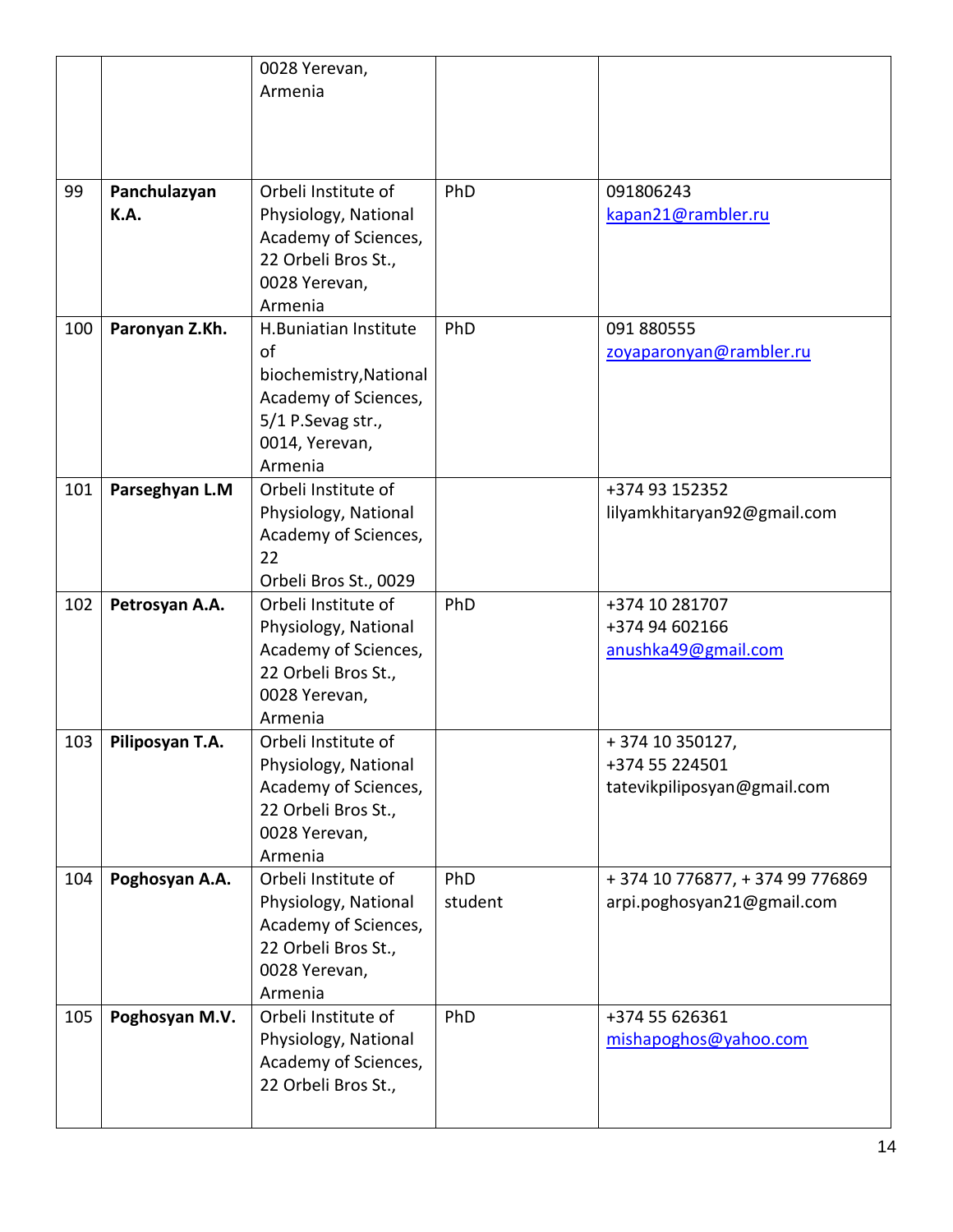|     |                 | 0028 Yerevan,          |           |                                  |
|-----|-----------------|------------------------|-----------|----------------------------------|
|     |                 | Armenia                |           |                                  |
|     |                 |                        |           |                                  |
|     |                 |                        |           |                                  |
|     |                 |                        |           |                                  |
|     |                 |                        |           |                                  |
| 106 | Qishmiryan A.V. | Orbeli Institute of    |           | + 374 10 360747, + 374 91 868254 |
|     |                 | Physiology, National   |           | akishmiryan@rambler.ru           |
|     |                 | Academy of Sciences,   |           |                                  |
|     |                 | 22 Orbeli Bros St.,    |           |                                  |
|     |                 | 0028 Yerevan,          |           |                                  |
|     |                 | Armenia                |           |                                  |
| 107 | Sahakyan I.K.   | H.Buniatian Institute  | PhD       | +374 77 67 47 52                 |
|     |                 | of                     |           | inesa555@rambler.ru              |
|     |                 | biochemistry, National |           |                                  |
|     |                 | Academy of Sciences,   |           |                                  |
|     |                 | 5/1 P.Sevag str.,      |           |                                  |
|     |                 | 0014, Yerevan,         |           |                                  |
|     |                 | Armenia                |           |                                  |
| 108 | Sahakyan N.A.   | Armenian State         | PhD       | 374 10 597034, 093 265707        |
|     |                 | Pedagogical            |           |                                  |
|     |                 | University after       |           |                                  |
|     |                 | Kh.Abovyan,5           |           |                                  |
|     |                 | Khanjyan St., 010      |           |                                  |
|     |                 | Yerevan, Armenia       |           |                                  |
| 109 | Sargsyan H.H.   | Orbeli Institute of    |           | + 374 10 423129, + 374 94 542472 |
|     |                 | Physiology, National   |           | harutsarg1984@gmail.com          |
|     |                 | Academy of Sciences,   |           |                                  |
|     |                 | 22 Orbeli Bros St.,    |           |                                  |
|     |                 | 0028 Yerevan,          |           |                                  |
|     |                 | Armenia                |           |                                  |
| 110 | Sargsyan J.S    | Orbeli Institute of    | PhD, DSc, | +374 91 519247                   |
|     |                 | Physiology, National   | professor | Jsarkissyan@gmail.com            |
|     |                 | Academy of Sciences,   |           |                                  |
|     |                 | 22 Orbeli Bros St.,    |           |                                  |
|     |                 | 0028 Yerevan,          |           |                                  |
|     |                 | Armenia                |           |                                  |
| 111 | Sargsyan R.Ch.  | Orbeli Institute of    | PhD, DSc  | +374 94 103646                   |
|     |                 | Physiology, National   |           | rafsarg@rambler.ru               |
|     |                 | Academy of Sciences,   |           |                                  |
|     |                 | 22 Orbeli Bros St.,    |           |                                  |
|     |                 | 0028 Yerevan,          |           |                                  |
|     |                 | Armenia                |           |                                  |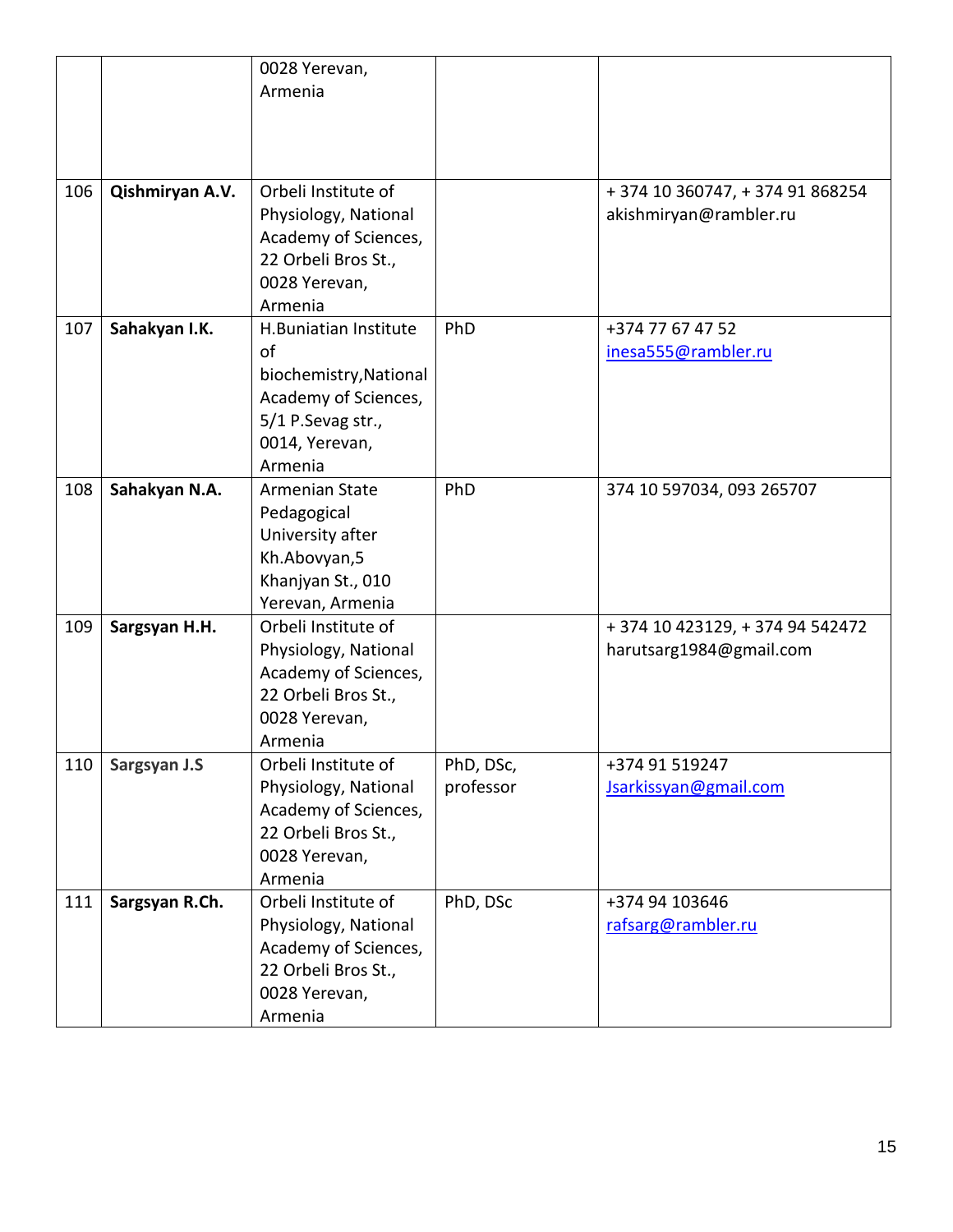| 112 | Sargsyan V.H   | Orbeli Institute of    | PhD, DSc, | +374 10 273861            |
|-----|----------------|------------------------|-----------|---------------------------|
|     |                | Physiology, National   | professor | +374 91 420857            |
|     |                | Academy of Sciences,   |           | vsargsyan@physiol.sci.am  |
|     |                | 22 Orbeli Bros St.,    |           | vsargsyan@neuroscience.am |
|     |                | 0028 Yerevan,          |           |                           |
|     |                | Armenia                |           |                           |
| 113 | Sargsyan V.R.  | Orbeli Institute of    | PhD       | +374 93 217441            |
|     |                | Physiology, National   |           | sargsyan.vahram@gmail.com |
|     |                | Academy of Sciences,   |           |                           |
|     |                | 22                     |           |                           |
| 114 | Sarukhanyan    | H.Buniatian Institute  | PhD       | +374 91 36 80 84          |
|     | F.P.           | of                     |           | floras@biochem.sci.am     |
|     |                | biochemistry, National |           | floras@mail.ru            |
|     |                | Academy of Sciences,   |           |                           |
|     |                | 5/1 P.Sevag str.,      |           |                           |
|     |                | 0014, Yerevan,         |           |                           |
|     |                | Armenia                |           |                           |
| 115 | Seferyan T.E.  | H.Buniatian Institute  | PhD       | +374 91 87 30 34          |
|     |                | of                     |           | seferyant@yahoo.com       |
|     |                | biochemistry, National |           |                           |
|     |                | Academy of Sciences,   |           |                           |
|     |                | 5/1 P.Sevag str.,      |           |                           |
|     |                | 0014, Yerevan,         |           |                           |
|     |                | Armenia                |           |                           |
| 116 | Shirinyan M.E. | Orbeli Institute of    |           | +374 10 207619,           |
|     |                | Physiology, National   |           | +374 91 514792            |
|     |                | Academy of Sciences,   |           |                           |
|     |                | 22 Orbeli Bros St.,    |           |                           |
|     |                | 0028 Yerevan,          |           |                           |
|     |                | Armenia                |           |                           |
| 117 | Simonyan A.A.  | H.Buniatian Institute  | PhD, DSc, | +374 10 28 56 86          |
|     |                | of                     | Professor | +374 77 53 62 52          |
|     |                |                        |           | simarmen@inbox.ru         |
|     |                | biochemistry, National |           |                           |
|     |                | Academy of Sciences,   |           |                           |
|     |                | 5/1 P.Sevag str.,      |           |                           |
|     |                | 0014, Yerevan,         |           |                           |
|     |                | Armenia                |           |                           |
| 118 | Simonyan G.M.  | H.Buniatian Institute  | PhD       | +374 10 53 75 09          |
|     |                | of                     |           | +374 93 37 31 08          |
|     |                | biochemistry, National |           | gegham.simonyan@gmail.com |
|     |                | Academy of Sciences,   |           |                           |
|     |                | 5/1 P.Sevag str.,      |           |                           |
|     |                | 0014, Yerevan,         |           |                           |
|     |                | Armenia                |           |                           |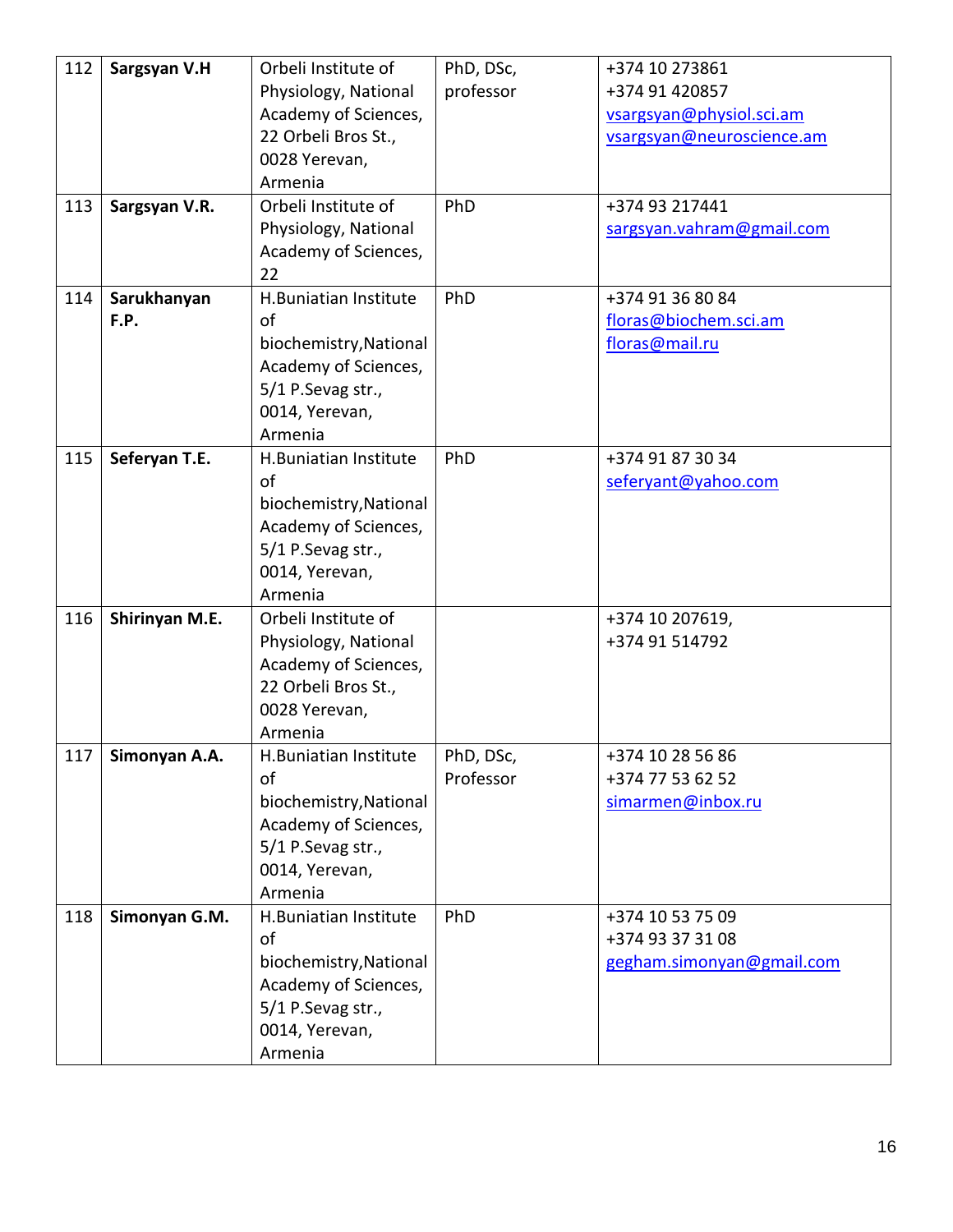| 119<br>120 | Simonyan K.V.<br>Simonyan L.G. | Orbeli Institute of<br>Physiology, National<br>Academy of Sciences,<br>22 Orbeli Bros St.,<br>0028 Yerevan,<br>Armenia<br>Orbeli Institute of | PhD<br>PhD | +374 55 050152<br>karensimonyan86@gmail.com<br>+374 77 055007 |
|------------|--------------------------------|-----------------------------------------------------------------------------------------------------------------------------------------------|------------|---------------------------------------------------------------|
|            |                                | Physiology, National<br>Academy of Sciences,<br>22 Orbeli Bros St.,<br>0028 Yerevan,<br>Armenia                                               |            | luiza@neuroscience.am                                         |
| 121        | Simonyan M.A.                  | H.Buniatian Institute<br>of<br>biochemistry, National<br>Academy of Sciences,<br>5/1 P.Sevag str.,<br>0014, Yerevan,<br>Armenia               | PhD        | 077 537 509<br>maxim.simonyan@gmail.com                       |
| 122        | Simonyan R. M.                 | H.Buniatian Institute<br>of<br>biochemistry, National<br>Academy of Sciences,<br>5/1 P.Sevag str.,<br>0014, Yerevan,<br>Armenia               | PhD        | +374 94 27 58 91<br>ruzan.simonyan@gmail.com                  |
| 123        | Soghomonyan<br>Ani             | PhD student,<br>Laboratory of<br>Neuroscience,<br>Biochemistry<br>Department, Yerevan<br><b>State Medical</b><br>University                   |            | $+374$<br>ani.soghomonyan@list.ru                             |
| 124        | Srapionyan R.M.                | H.Buniatian Institute<br>of<br>biochemistry, National<br>Academy of Sciences,<br>5/1 P.Sevag str.,<br>0014, Yerevan,<br>Armenia               | PhD        | 077 838018<br>srapionyanr@rambler.ru                          |
| 125        | Stepanyan Ani S.               | Institute of Molecular<br>Biology NAS RA,,7<br>Hasratyan St., 0014,<br>Yerevan, Armenia                                                       | <b>MS</b>  | 37410 281540, +37494369872<br>anismbat@gmail.com              |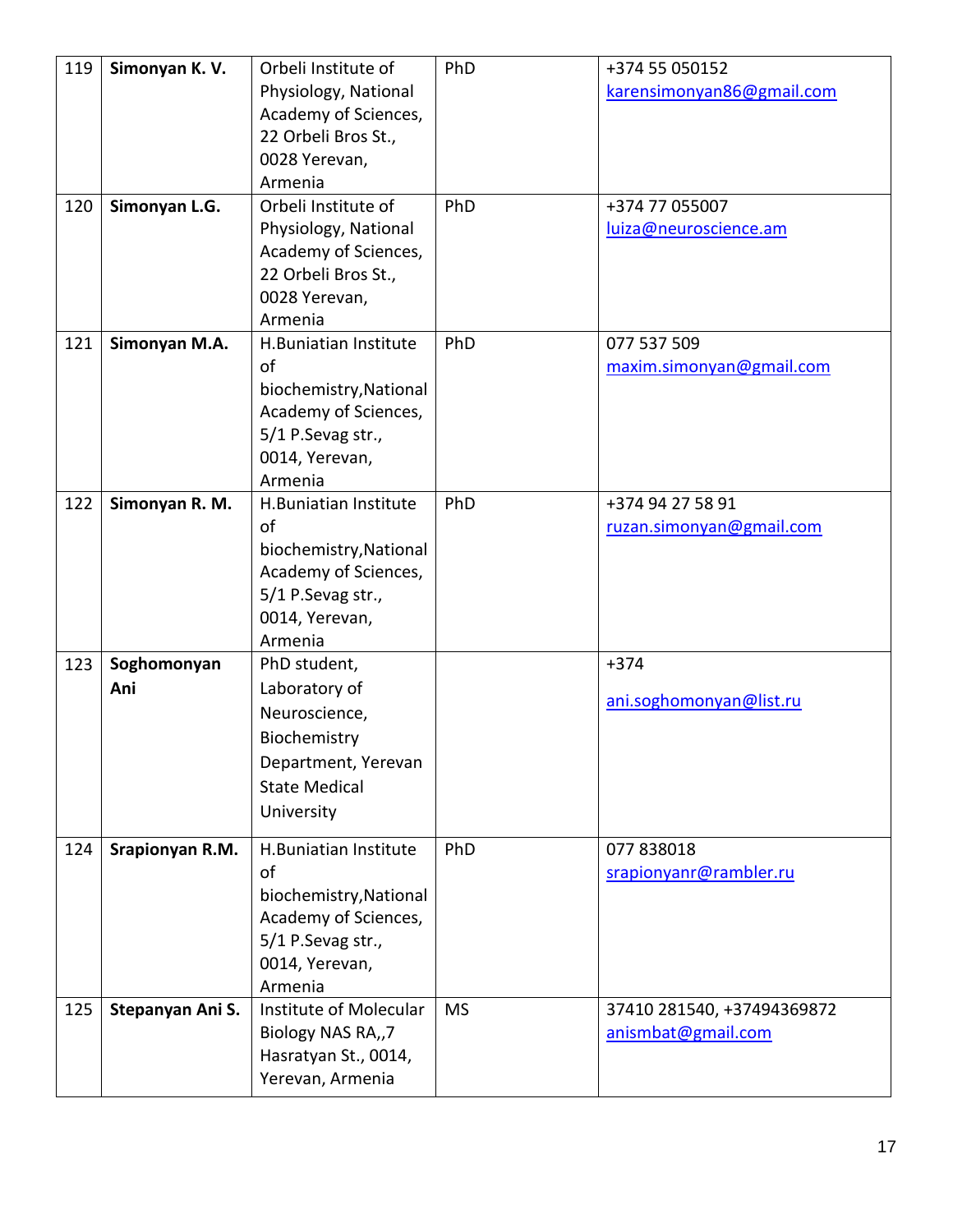| 126<br>127 | Stepanyan H.Y.<br>Tadevosyan H.G. | Orbeli Institute of<br>Physiology, National<br>Academy of Sciences,<br>22 Orbeli Bros St.,<br>0028 Yerevan,<br>Armenia<br>Orbeli Institute of<br>Physiology, National | PhD<br>PhD | +374 10 647389<br>+374 99 881323<br>harutyun su@yahoo.com<br>+374 99 987835  |
|------------|-----------------------------------|-----------------------------------------------------------------------------------------------------------------------------------------------------------------------|------------|------------------------------------------------------------------------------|
|            |                                   | Academy of Sciences,<br>22 Orbeli Bros St.,<br>0028 Yerevan,<br>Armenia                                                                                               |            | tadevosyan@list.ru                                                           |
| 128        | Tatevosyan I.G.                   | Orbeli Institute of<br>Physiology, National<br>Academy of Sciences,<br>22 Orbeli Bros St.,<br>0028 Yerevan,<br>Armenia                                                | PhD        | +374 10 341204<br>+374 77 657071<br>tatevosyan.ira 42@mail,ru                |
| 129        | Tatevosyan N.E.                   | Orbeli Institute of<br>Physiology, National<br>Academy of Sciences,<br>22 Orbeli Bros St.,<br>0028 Yerevan,<br>Armenia                                                | PhD        | +374 95 668718<br>narine.tatevosyan@mail.ru                                  |
| 130        | Terzyan D.                        | Orbeli Institute of<br>Physiology, National<br>Academy of Sciences,<br>22 Orbeli Bros St.,<br>0028 Yerevan,<br>Armenia                                                | PhD        | +374 10 268381<br>+374 77 108381<br>dinaart@mail.ru                          |
| 131        | Thoumasyan<br>N.V.                | H.Buniatian Institute<br>of<br>biochemistry, National<br>Academy of Sciences,<br>5/1 P.Sevag str.,<br>0014, Yerevan,<br>Armenia                                       | PhD        | +374 98 0504 35<br>ntumasyan@yahoo.com                                       |
| 132        | Tsakanova G.V.                    | Institute of Molecular<br>Biology NAS RA, 7<br>Hasratyan St., 0014,<br>Yerevan, Armenia                                                                               | PhD        | +37410 281540, +374094123070<br>g tsakanova@mb.sci.am<br>tsakanova@yahoo.com |
| 133        | Tumanyan A.A.                     | Orbeli Institute of<br>Physiology, National<br>Academy of Sciences,<br>22<br>Orbeli Bros St., 0028                                                                    | PhD        | +374 10 637591<br>+374 55 637591<br>tumanyanaa@mail.ru                       |